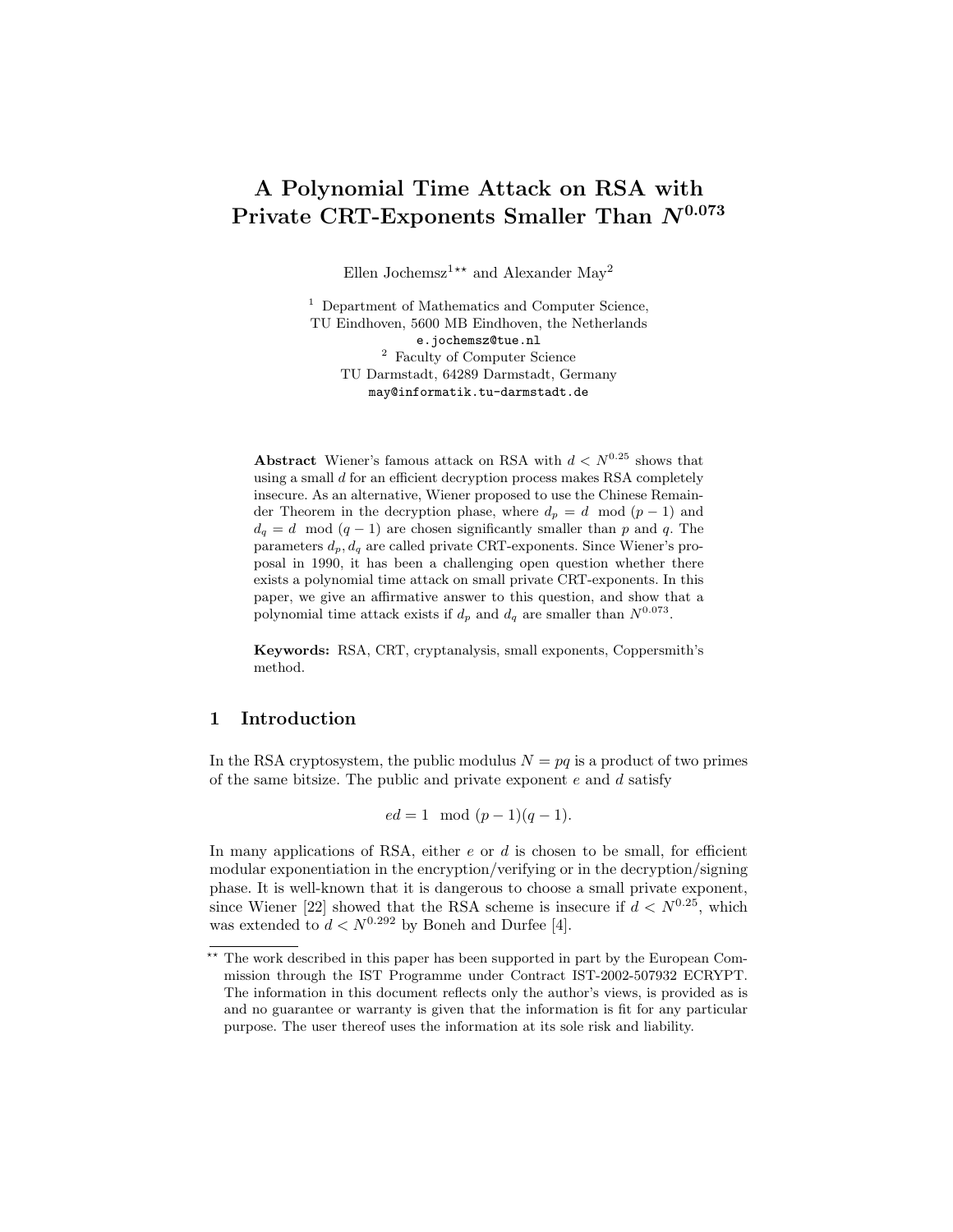As an alternative approach, Wiener proposed to use the Chinese Remainder Theorem (CRT) for decryption/signing as described by Quisquater and Couvreur in [18], and to use small private CRT-exponents instead of a small private exponent. In that case, the public exponent e and private CRT-exponents  $d_p$ and  $d_q$  satisfy  $ed_p = 1 \mod (p-1)$  and  $ed_q = 1 \mod (q-1)$ . To obtain a fast decryption/signing phase,  $d_p$  and  $d_q$  are chosen significantly smaller than p and q. In time-critical applications, for instance for signing procedures on smartcards, this technique is especially useful. Whether there exists a polynomial time attack on this RSA-CRT system with small  $d_p$  and  $d_q$  has been a challenging open question since Wiener's work (see also the comments in Boneh-Durfee [4], the STORK roadmap [19], and the ECRYPT document on the hardness of the main computational problems in cryptography [9]).

So far, the best attack on this variant is a square-root attack [3] that enables an adversary to factor N in time and space  $\tilde{O}(\min\{\sqrt{d_p}, \sqrt{d_q}\})$ , which is exponential in the bitsize of  $d_p$  and  $d_q$ . All other attacks on RSA with small private CRT-exponents can be divided in two categories.

First, there are attacks on the special case where  $p$  and  $q$  are 'unbalanced' (not of the same bitsize). May [16] described two attacks that work up to a smallest prime factor of  $N^{0.382}$ . Recently, Bleichenbacher and May [2] improved this to  $N^{0.468}$ .

Secondly, there are attacks on a special case where not only  $d_p$  and  $d_q$ , but also e is chosen to be small. Galbraith, Heneghan and McKee [10] and Sun and Wu [20] have made proposals to use RSA-CRT in a way that 'balances' the cost of encryption and decryption by forcing both e and  $d_p$ ,  $d_q$  to be small. In these articles, several attacks are described, after which the authors propose parameters that are not affected by these attacks. Bleichenbacher and May [2] in turn described a new attack on RSA-CRT with balanced exponents, forcing Galbraith, Heneghan, McKee and Sun, Wu to revise their parameter suggestions in [11] and [21], respectively.

However, the attacks in both categories are not applicable in the standard RSA case with small CRT-exponents  $d_p$  and  $d_q$ , that is, when p and q are balanced and e is full size. In this paper, we describe a way to extend one of the attacks of Bleichenbacher, May [2] such that it also works in the standard RSA-CRT case. This leads to the first polynomial time attack on standard RSA with small private CRT-exponents. More precisely, we present the following result.

**Theorem 1 (RSA-CRT with Small**  $d_p$ **,**  $d_q$ **).** Under a well-known heuristic assumption (as described in Section 6), for every  $\epsilon > 0$  and sufficiently large n, the following holds:

Let  $N = pq$  be an n-bit RSA modulus, and p, q primes of bitsize  $\frac{n}{2}$ . Let  $e < \phi(N)$ ,  $d_p < p-1$ , and  $d_q < q-1$  be the public exponent and private CRT-exponents, satisfying  $ed_p \equiv 1 \mod (p-1)$  and  $ed_q \equiv 1 \mod (q-1)$ . Let bitsize $(d_p) \leq \delta n$  and bitsize( $d_q$ )  $\leq \delta n$ . Then N can be factored in time polynomial in  $\log(N)$  provided that

2

 $\delta < 0.0734 - \epsilon$ .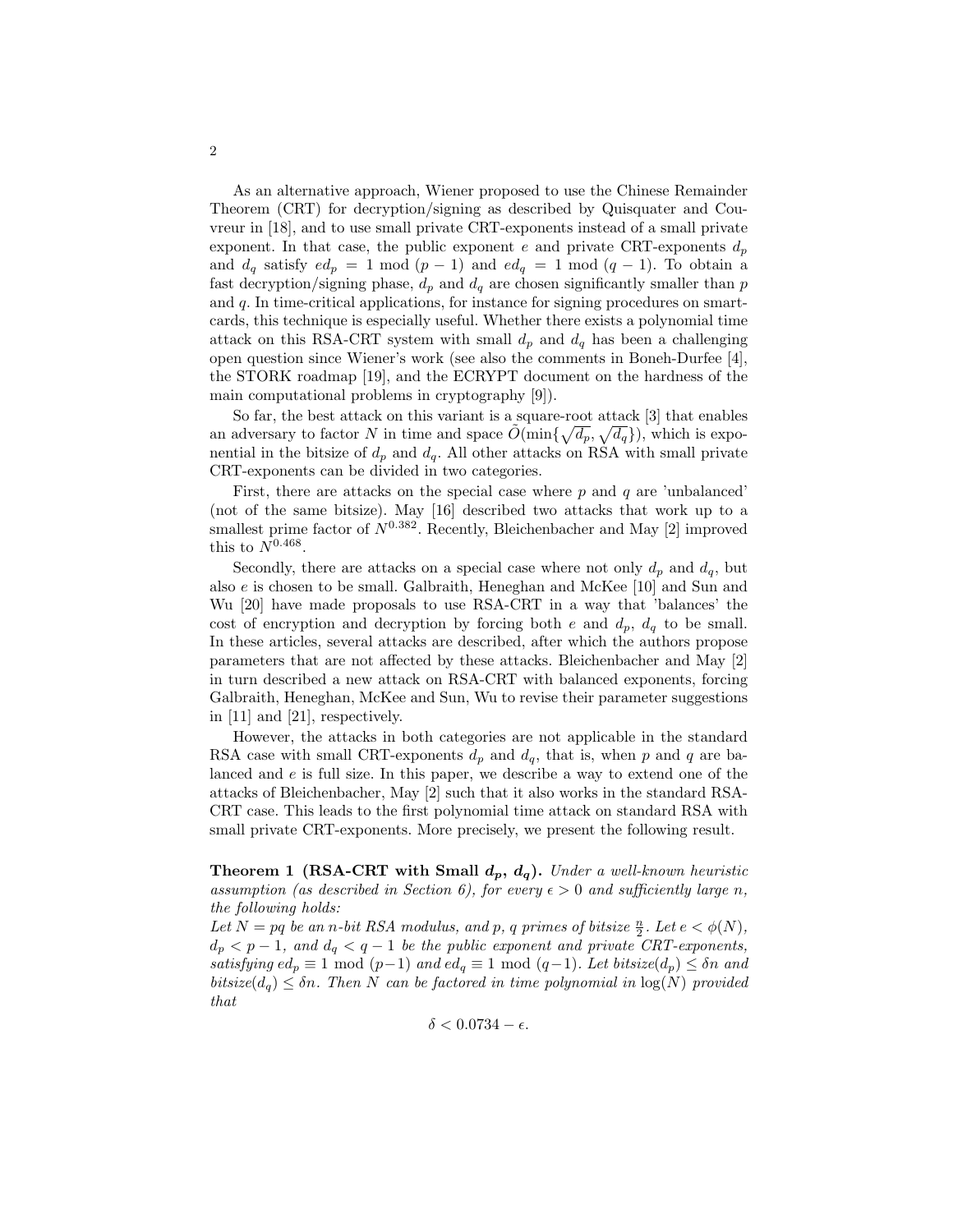The rest of the paper is organized as follows. In Section 2, we give a brief introduction to Coppersmith's lattice-based method for finding small roots of polynomials [5]. In Section 3, we recall the Bleichenbacher-May attack [2]. In Section 4, we show how an extension of the attack leads to our new attack on standard RSA-CRT with  $\delta < 0.0734 - \epsilon$ . Furthermore, we generalize our bound to public exponents e of arbitrary size, and show that this leads to a polynomial time attack on one of the revised parameter choices in [21]. In Section 5, we explain in detail how we use Coppersmith's original method for the implementation of the attack. In Section 6, we discuss the only heuristic part of the attack, namely how to retrieve a common root from a number of polynomials. We conclude in Section 7 by giving experimental data for our attack.

# 2 Finding Small Roots of Polynomials

Many attacks in RSA cryptanalysis use a similar technique, which originated from Coppersmith's work on finding small roots of polynomials [5]. In essence, the attack starts with a polynomial equation in some of the unknowns of the RSA variant, such as p, q, d, or  $d_p$  and  $d_q$  in the case of RSA-CRT. An example is the usual RSA equation

$$
ed = 1 + k(N + 1 - (p + q)),
$$

with the unknowns  $d, k, p$ , and  $q$ .

Such an equation yields a polynomial  $f$  which has a certain root that an attacker wishes to find. In the example, the polynomial

$$
f(x_1, x_2, x_3) = ex_1 - 1 - x_2(N + 1 - x_3)
$$

has the root  $(x_1^{(0)}, x_2^{(0)}, x_3^{(0)}) = (d, k, p + q)$ . Finding the root is equivalent to factoring N, since p, q can be computed from  $p + q$  using  $N = pq$ . The goal is to derive a polynomial time attack provided that the size of the root is below a certain bound.

In our new attack on standard RSA-CRT (Section 4), our goal is to find a root of a four-variate polynomial  $f(x_1, x_2, x_3, x_4)$ . We follow the strategy of Jochemsz and May [13], that we will sketch here.

Let  $(x_1^{(0)}, x_2^{(0)}, x_3^{(0)}, x_4^{(0)})$  be a root of the polynomial  $f(x_1, x_2, x_3, x_4)$  that is small in the sense that  $|x_1^{(0)}| < X_1$ ,  $|x_2^{(0)}| < X_2$ ,  $|x_3^{(0)}| < X_3$ ,  $|x_4^{(0)}| < X_4$ , for some known upper bounds  $X_j$ , for  $j = 1, \ldots, 4$ . Moreover, we define W as the maximal absolute coefficient of  $f(x_1X_1, x_2X_2, x_3X_3, x_4X_4)$ . That is,  $W :=$  $|| f(x_1X_1, x_2X_2, x_3X_3, x_4X_4)||_{\infty}$ , where  $|| f(x_1, x_2, x_3, x_4)||_{\infty} = \max |a_{i_1i_2i_3i_4}|$  for a polynomial  $f(x_1, x_2, x_3, x_4) = \sum a_{i_1 i_2 i_3 i_4} x_1^{i_1} x_2^{i_2} x_3^{i_3} x_4^{i_4}.$ 

A basis  $B$  of a lattice  $L$  is defined via so-called shift polynomials of the form  $x_1^{i_1}x_2^{i_2}x_3^{i_3}x_4^{i_4}f(x_1, x_2, x_3, x_4)$ . The choice of the combinations  $\{i_1, i_2, i_3, i_4\}$  that are used is described by a set  $S$ . The set  $M$  then consists of all monomials that appear in the shift polynomials. The choice of  $S$  is crucial and depends on the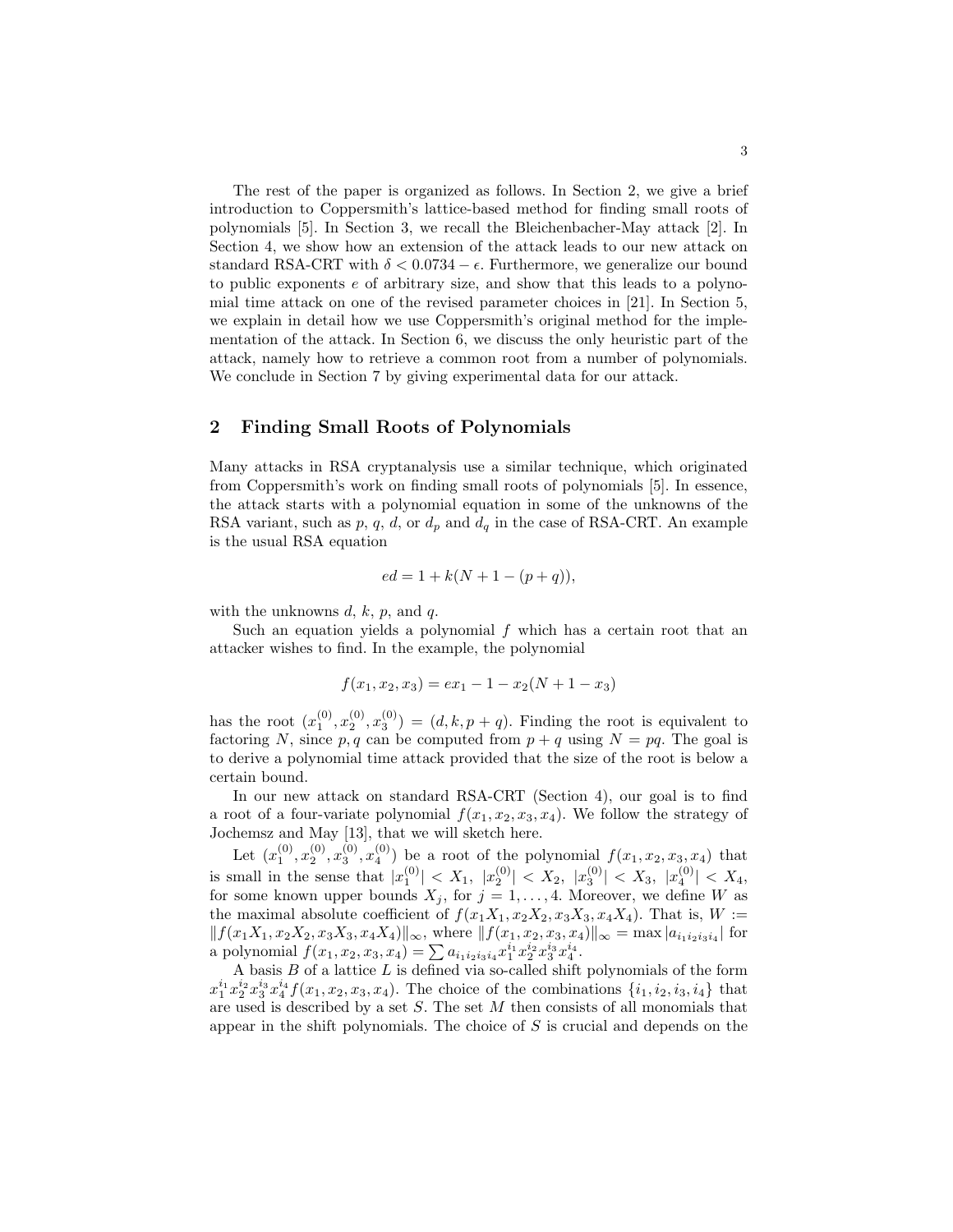monomials that appear in f. We will give the precise definition of  $S$  in Section 4 for our specific polynomial.

Then, LLL-reduction  $[15]$  is performed on B to find small vectors in the lattice L. From a result of [13], we know that under the condition

$$
X_1^{s_1} X_2^{s_2} X_3^{s_3} X_4^{s_4} < W^s, \text{ for } s_j = \sum_{x_1^{i_1} x_2^{i_2} x_3^{i_3} x_4^{i_4} \in M \setminus S} i_j \quad \text{and } s = |S|, \tag{1}
$$

the first vectors in the reduced basis are small enough to ensure that we find a list  $f_0, \ldots, f_\ell$  of at least three polynomials that all have the root  $(x_1^{(0)}, x_2^{(0)}, x_3^{(0)}, x_4^{(0)})$ over the integers. The polynomials  $\{f, f_0, \ldots, f_\ell\}$  will reveal their common root  $(x_1^{(0)}, x_2^{(0)}, x_3^{(0)}, x_4^{(0)})$  under the assumption that three variables can be eliminated from the polynomial system of equations  $\{f = 0, f_0 = 0, \ldots, f_\ell = 0\}$ . Resultant computations are often used for this elimination process, but we choose to use Gröbner Bases, as we will explain in Section 6. Experiments must be done to verify that the elimination assumption holds in practice.

## 3 The Bleichenbacher-May Attack

In [2], Bleichenbacher and May describe two new attacks on RSA-CRT. One of them is meant for the case that both  $e$  and  $d_p$  and  $d_q$  are chosen to be smaller than in standard RSA-CRT. For notation, we use  $e = N^{\alpha}$ ,  $d_p < N^{\delta}$ , and  $d_q < N^{\delta}$ for some  $\alpha \in [0, 1]$  and  $\delta \in [0, \frac{1}{2}]$ . Clearly, if an attack on this so called 'balanced' RSA works in the case  $\alpha = 1$ , then it threatens the security of standard RSA with small private CRT-exponents.

The attack of Bleichenbacher and May uses a lattice of dimension 3. The attack works whenever  $\delta < \min\{\frac{1}{4}, \frac{2}{5} - \frac{2}{5} \alpha\}$ , and therefore gives no result in the case  $\alpha = 1$ . However, we present a generalization of the attack for higher dimensional lattices that is applicable also for  $\alpha = 1$ . To explain our new attack, we first describe the basics of the BM-attack [2].

Bleichenbacher and May start with the two RSA-CRT equations  $ed_p = 1 +$  $k(p-1)$  and  $ed_q = 1 + l(q-1)$ , and rewrite these as

$$
ed_p + k - 1 = kp \quad \text{and} \quad ed_q + l - 1 = lq.
$$

Multiplying the two equations yields

$$
e2 dp dq + edp(l-1) + edq(k-1) - (N-1)kl - (k+l-1) = 0.
$$

This can be transformed into the linear equation  $e^2x_1+ex_2-(N-1)x_3-x_4=0$ , if we substitute  $x_1 = d_p d_q$ ,  $x_2 = d_p(l-1) + d_q(k-1)$ ,  $x_3 = kl$ ,  $x_4 = k+l-1$ .

The given linear equation leads directly to a lattice attack with a lattice of dimension 3. This attack works provided that  $\delta < \min\{\frac{1}{4}, \frac{2}{5} - \frac{2}{5} \alpha\}.$ 

Although linearization of an equation makes the analysis easier and keeps the lattice dimension small, better results can sometimes be obtained by using a non-linear polynomial equation directly. In the next section, we will pursue this approach and use a polynomial with the variables  $x_1, \ldots, x_4$  corresponding to  $d_p, d_q, k$ , and l, respectively.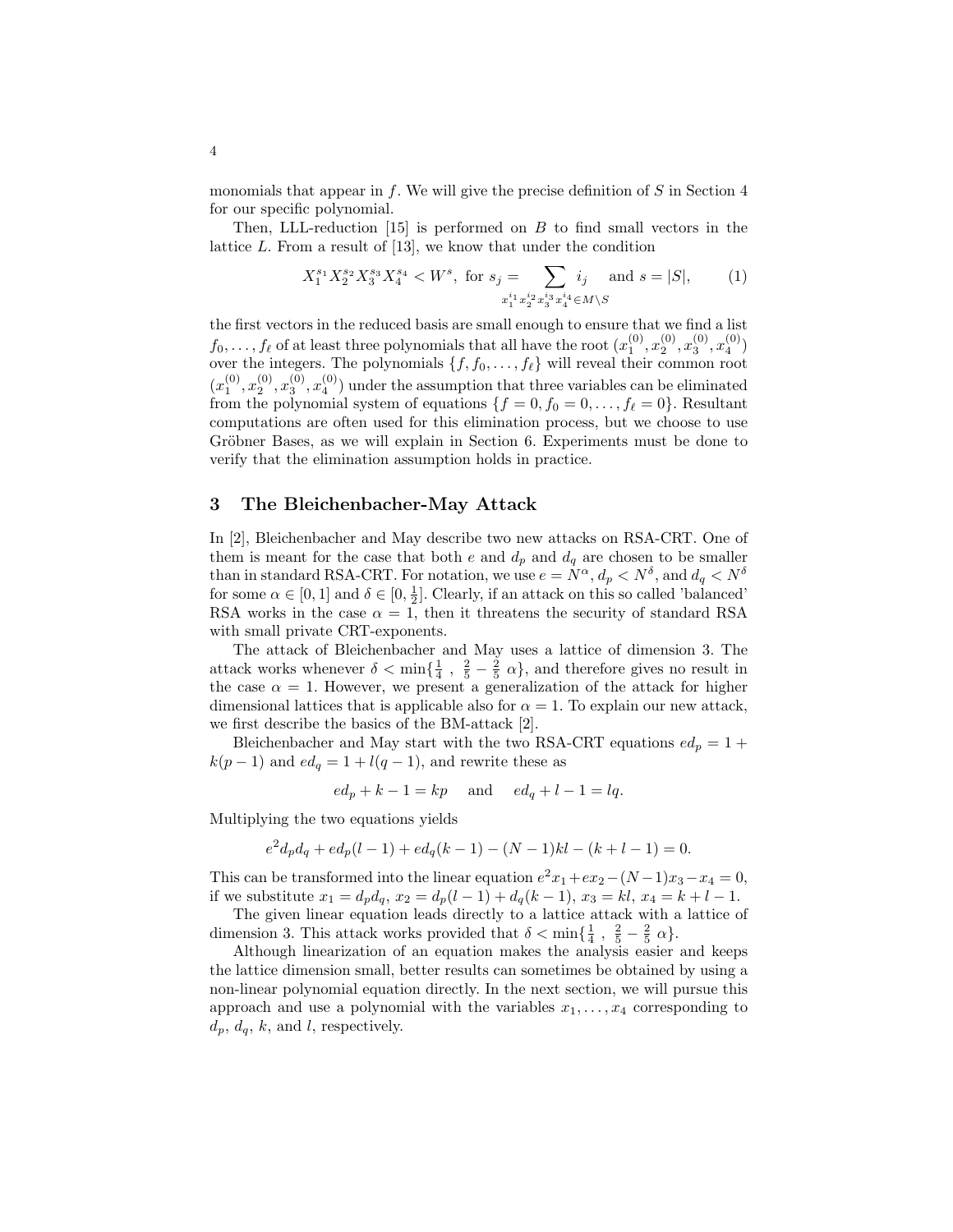## 4 The New Attack on RSA-CRT

The equation we introduced in the previous section

$$
e^{2}d_{p}d_{q} + ed_{p}(l-1) + ed_{q}(k-1) - (N-1)kl - (k+l-1) = 0
$$

yields a polynomial  $f(x_1, x_2, x_3, x_4) = e^2 x_1 x_2 + e x_1 x_4 - e x_1 + e x_2 x_3 - e x_2$  $(N-1)x_3x_4-x_3-x_4+1$  with monomials  $1, x_1, x_2, x_3, x_4, x_1x_2, x_1x_4, x_2x_3, x_3x_4$ and a small root

$$
(x_1^{(0)}, x_2^{(0)}, x_3^{(0)}, x_4^{(0)}) = (d_p, d_q, k, l), \text{ with }\begin{cases} |x_1^{(0)}| < X_1 = N^{\delta}, \\ |x_2^{(0)}| < X_2 = N^{\delta}, \\ |x_3^{(0)}| < X_3 = N^{\alpha + \delta - \frac{1}{2}}, \\ |x_4^{(0)}| < X_4 = N^{\alpha + \delta - \frac{1}{2}}.\end{cases}
$$

We will follow the strategy for finding small integer roots of Jochemsz and May [13] as sketched in Section 2, to analyze which attack bound corresponds to this polynomial f.

In the basic strategy of  $[13]$ , the set S that describes which monomials  $x_1^{i_1}x_2^{i_2}x_3^{i_3}x_4^{i_4}$  are used for the shift polynomials, is simply the set that contains all monomials of  $f^{m-1}$  for a given integer m. The set M is defined as the set of all monomials that appear in  $x_1^{i_1}x_2^{i_2}x_3^{i_3}x_4^{i_4}f(x_1, x_2, x_3, x_4)$ , with  $x_1^{i_1}x_2^{i_2}x_3^{i_3}x_4^{i_4} \in S$ . Since  $f$  has a non-zero constant coefficient, all monomials of  $S$  are included in M. More precisely, S and M can be described as

$$
x_1^{i_1} x_2^{i_2} x_3^{i_3} x_4^{i_4} \in S \Leftrightarrow \begin{cases} i_1 = 0, \dots, m - 1 - i_3, \\ i_2 = 0, \dots, m - 1 - i_4, \\ i_3 = 0, \dots, m - 1, \\ i_4 = 0, \dots, m - 1, \end{cases}
$$

$$
x_1^{i_1} x_2^{i_2} x_3^{i_3} x_4^{i_4} \in M \Leftrightarrow \begin{cases} i_1 = 0, \dots, m - i_3, \\ i_2 = 0, \dots, m - i_4, \\ i_3 = 0, \dots, m, \\ i_4 = 0, \dots, m. \end{cases}
$$

However, in [13] it is also advised to explore the possibility of extra shifts of one or more variables. Since  $X_1$  and  $X_2$  are significantly smaller than  $X_3$  and  $X_4$  for  $\alpha > \frac{1}{2}$ , we find that the attack bound is superior for  $\alpha = 1$  if we use extra shifts of  $x_1$  and  $x_2$ . Therefore, we take

$$
x_1^{i_1} x_2^{i_2} x_3^{i_3} x_4^{i_4} \in S \Leftrightarrow \begin{cases} i_1 = 0, \dots, m - 1 - i_3 + t, \\ i_2 = 0, \dots, m - 1 - i_4 + t, \\ i_3 = 0, \dots, m - 1, \\ i_4 = 0, \dots, m - 1, \end{cases}
$$

$$
x_1^{i_1} x_2^{i_2} x_3^{i_3} x_4^{i_4} \in M \Leftrightarrow \begin{cases} i_1 = 0, \dots, m - i_3 + t, \\ i_2 = 0, \dots, m - i_4 + t, \\ i_3 = 0, \dots, m, \\ i_4 = 0, \dots, m, \\ i_4 = 0, \dots, m, \end{cases}
$$

for some t that has to be optimized as a function of m and  $\alpha$ .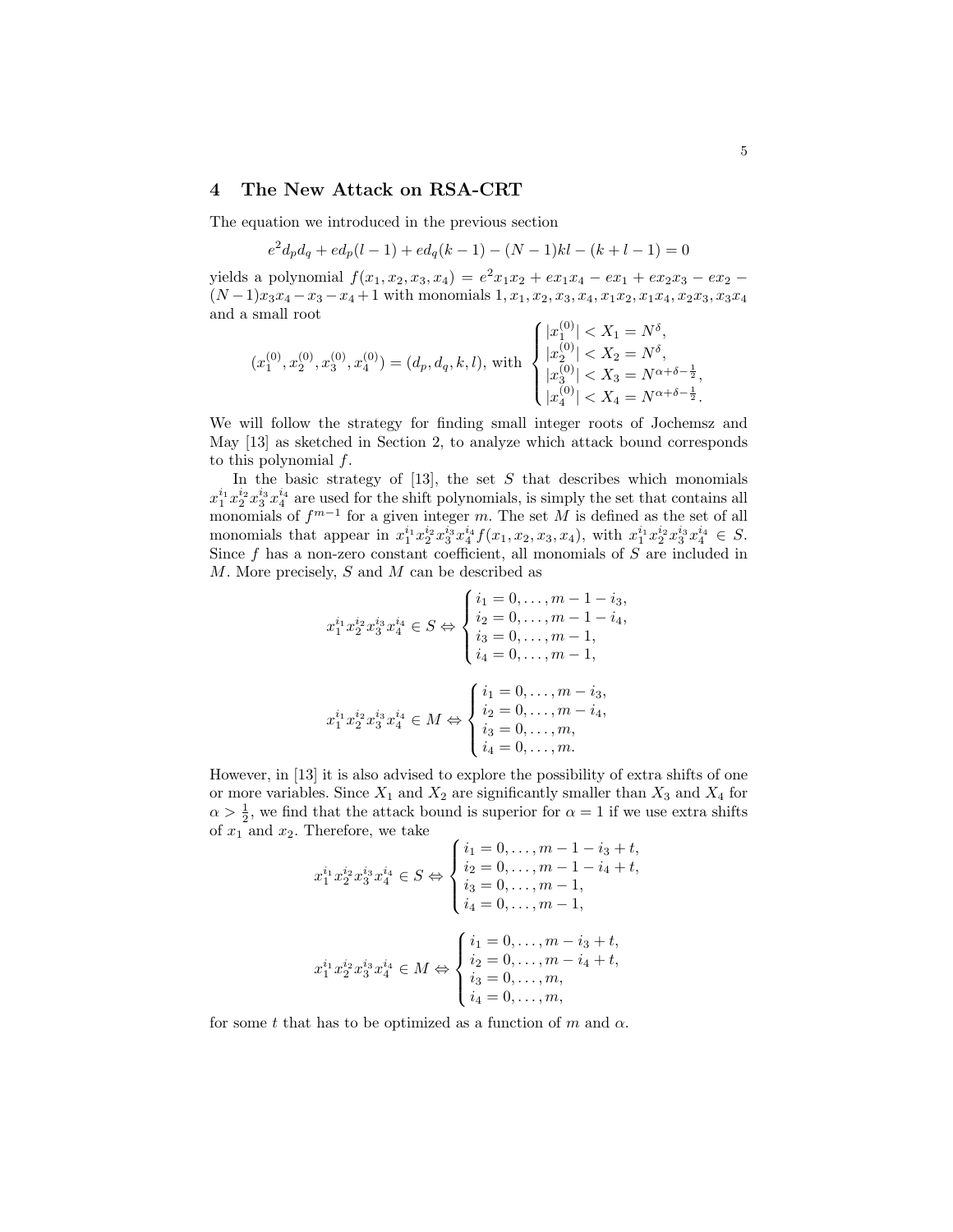Our goal is to find at least three polynomials  $f_0$ ,  $f_1$ ,  $f_2$  that share the root  $(x_1^{(0)}, x_2^{(0)}, x_3^{(0)}, x_4^{(0)})$  over the integers. From Section 2 we know that these polynomials can be computed by lattice reduction techniques as long as

$$
X_1^{s_1}X_2^{s_2}X_3^{s_3}X_4^{s_4} < W^s, \text{ for } s_j = \sum_{x_1^{i_1}x_2^{i_2}x_3^{i_3}x_4^{i_4} \in M \setminus S} i_j \text{ and } s = |S|.
$$

For a given integer m and  $t = \tau m$ , our last definition of S and M yields the bound

$$
\begin{aligned} (X_1X_2)^{(\frac{5}{12}+\frac{5}{3}\tau+\frac{9}{4}\tau^2+\tau^3)m^4+o(m^4)}(X_3X_4)^{(\frac{5}{12}+\frac{5}{3}\tau+\frac{3}{2}\tau^2)m^4+o(m^4)}\\ &\quad\quad
$$

To obtain the asymptotic bound, we let  $m$  grow to infinity and let all terms of order  $o(m^4)$  contribute to some error term  $\epsilon$ . If we substitute the values for  $X_1, X_2, X_3, X_4, W$ , we obtain

$$
\left(\frac{5}{12} + \frac{5}{3}\tau + \frac{9}{4}\tau^2 + \tau^3\right) \cdot 2\delta + \left(\frac{5}{12} + \frac{5}{3}\tau + \frac{3}{2}\tau^2\right) \cdot \left(2\alpha + 2\delta - 1\right) < \left(\frac{1}{4} + \tau + \tau^2\right) \cdot \left(2\alpha + 2\delta\right),
$$

which leads to

$$
\delta < \frac{5 - 4\alpha + 20\tau - 16\alpha\tau + 18\tau^2 - 12\alpha\tau^2}{14 + 56\tau + 66\tau^2 + 24\tau^3} - \epsilon.
$$

For  $\alpha = 1$ , we find an optimal value of  $\tau \approx 0.381788$ , and we get

$$
\delta<0.0734-\epsilon.
$$

Hence, for a 1024-bit modulus,  $d_p$  and  $d_q$  are in the attack space if they are less then 75 bits. Analogously, for a 2048-bit modulus,  $d_p$  and  $d_q$  are in the attack space if they are at most 150 bits.

#### 4.1 Extending the Attack to Other Values of  $\alpha$

In Section 4, we assumed that  $x_1^{(0)}, x_2^{(0)}$  are smaller than  $x_3^{(0)}, x_4^{(0)}$ , t.i.  $\alpha \ge \frac{1}{2}$ . For  $\alpha < \frac{1}{2}$ , symmetrically one uses extra  $x_3$  and  $x_4$ -shifts instead of extra  $x_1$ and  $x_2$ -shifts. Because of the symmetry, one can immediately see that the attack bound is

$$
\begin{aligned} (X_1X_2)^{(\frac{5}{12}+\frac{5}{3}\tau+\frac{3}{2}\tau^2)m^4+o(m^4)}(X_3X_4)^{(\frac{5}{12}+\frac{5}{3}\tau+\frac{9}{4}\tau^2+\tau^3)m^4+o(m^4)}\\
$$

The above bound leads to

$$
\delta < \frac{5 - 4\alpha + 20\tau - 16\alpha\tau + 27\tau^2 - 30\alpha\tau^2 + 12\tau^3 - 24\alpha\tau^3}{14 + 56\tau + 66\tau^2 + 24\tau^3} - \epsilon.
$$

Note that this bound only holds for  $\alpha + \delta > \frac{1}{2}$ , since we assume that the values of k and l are unknown to the attacker. Both conditions are only met if  $\alpha \geq \frac{1}{6}$ .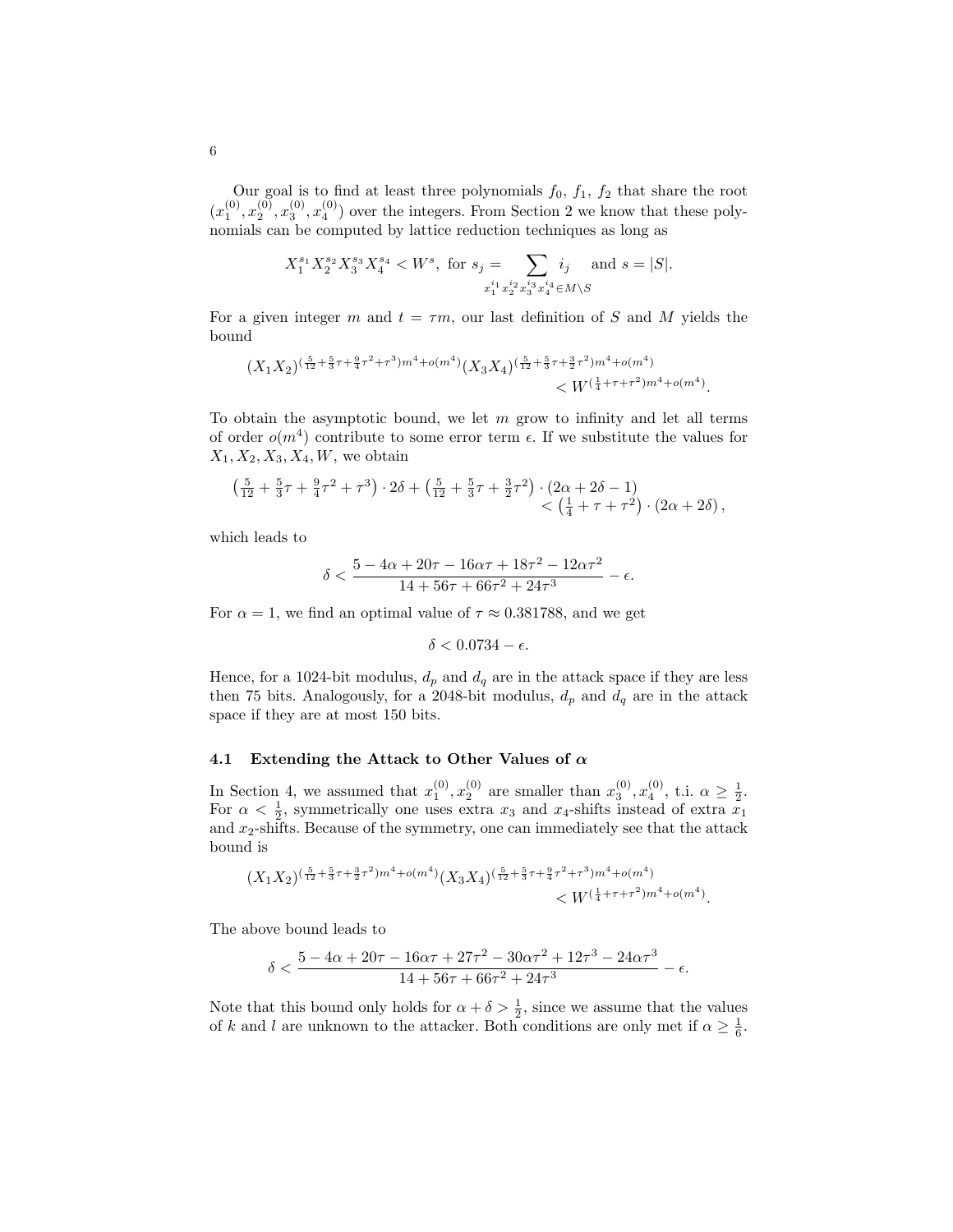However, in Section 7.1 we provide experimental evidence that our heuristic attack is successful only when  $\alpha \geq \frac{1}{4}$ .

In the revised paper by Sun, Hinek, Wu [21], the authors propose as new parameters  $\{\alpha = 0.577, \delta = 0.186\}$ . For this choice, we find the bound  $\delta < 0.192$ , which breaks the new proposal in polynomial time.

## 5 Implementation Using Coppersmith's Original Method

Although we have derived our attack bound from the strategy of Jochemsz, May [13], we deviate from their strategy for the implementation of the attack. Basically, we make use of Coppersmith's original technique [5] instead of Coron's reformulation [6]. This does not change the asymptotic bound of the attack, but it has a major practical advantage. Namely, the lattices used in the attacks are high-dimensional, and Coppersmith's original method requires only the reduction of a lower-dimensional sublattice<sup>1</sup>. Since the LLL-process is the most costly factor in our attack, this leads to a significant improvement in practice. Furthermore, we slightly adapt Coppersmith's original method such that we directly obtain triangular lattice bases, which simplifies the determinant calculations.

So let us first explain how to apply Coppersmith's technique for our attack. We introduce the shift polynomials

$$
g_{i_1i_2i_3i_4}(x_1, x_2, x_3, x_4) = x_1^{i_1}x_2^{i_2}x_3^{i_3}x_4^{i_4}f(x_1, x_2, x_3, x_4),
$$

for  $x_1^{i_1}x_2^{i_2}x_3^{i_3}x_4^{i_4} \in S$  for a set of monomials S, as specified in Section 4. As before, we define the set  $M$  as the set of all monomials that appear in the shift polynomials. We use the notation  $s = |S|$  for the total number of shifts and  $d = |M| - |S|$  for the difference of the number of monomials and the number of shifts. Notice that the maximal coefficient of  $f(x_1X_1, x_2X_2, x_3X_3, x_4X_4)$  is  $e^2X_1X_2$ , and the monomial corresponding to it is  $x_1x_2$ . We define S' as the set of monomials  $x_1^{i_1+1}x_2^{i_2+1}x_3^{i_3}x_4^{i_4}$ , for  $x_1^{i_1}x_2^{i_2}x_3^{i_3}x_4^{i_4} \in S$ . Naturally,  $|S'| = |S| = s$ . We now build a  $(d + s) \times (d + s)$  matrix  $B_1$  as follows.

The upper left  $d \times d$  block is diagonal, where the rows represent the monomials  $x_1^{i_1}x_2^{i_2}x_3^{i_3}x_4^{i_4} \in M\backslash S'$ . The diagonal entry of the row corresponding to  $x_1^{i_1}x_2^{i_2}x_3^{i_3}x_4^{i_4}$  is  $(\hat{X}_1^{i_1}X_2^{i_2}X_3^{i_3}X_4^{i_4})^{-1}$ . The lower left  $s \times d$  block contains only zeros.

The last s columns of the matrix  $B_1$  represent the shift polynomials  $g_{i_1i_2i_3i_4}$  =  $x_1^{i_1}x_2^{i_2}x_3^{i_3}x_4^{i_4}f$ , for  $x_1^{i_1}x_2^{i_2}x_3^{i_3}x_4^{i_4} \in S$ . The first d rows correspond to the monomials in  $M\backslash S'$ , and the last s rows to the monomials of S'. The entry in the column corresponding to  $g_{i_1 i_2 i_3 i_4}$  is the coefficient of the monomial in  $g_{i_1 i_2 i_3 i_4}$ .

This description asks for a simple example. Let us use the set  $S$  as described in Section 4 with  $m = 1$  and  $t = 0$ , which results in the lattice basis  $B_1$  given in Figure 1. We only use the polynomial  $f(x_1, x_2, x_3, x_4)$  itself as a shift polynomial.

<sup>&</sup>lt;sup>1</sup> In these CRYPTO'07 proceedings, a new article by Coron [7] shows how to adapt his method such that it also requires only the reduction of a sublattice instead of the reduction of the full lattice, and hence his new technique could be applied here, too.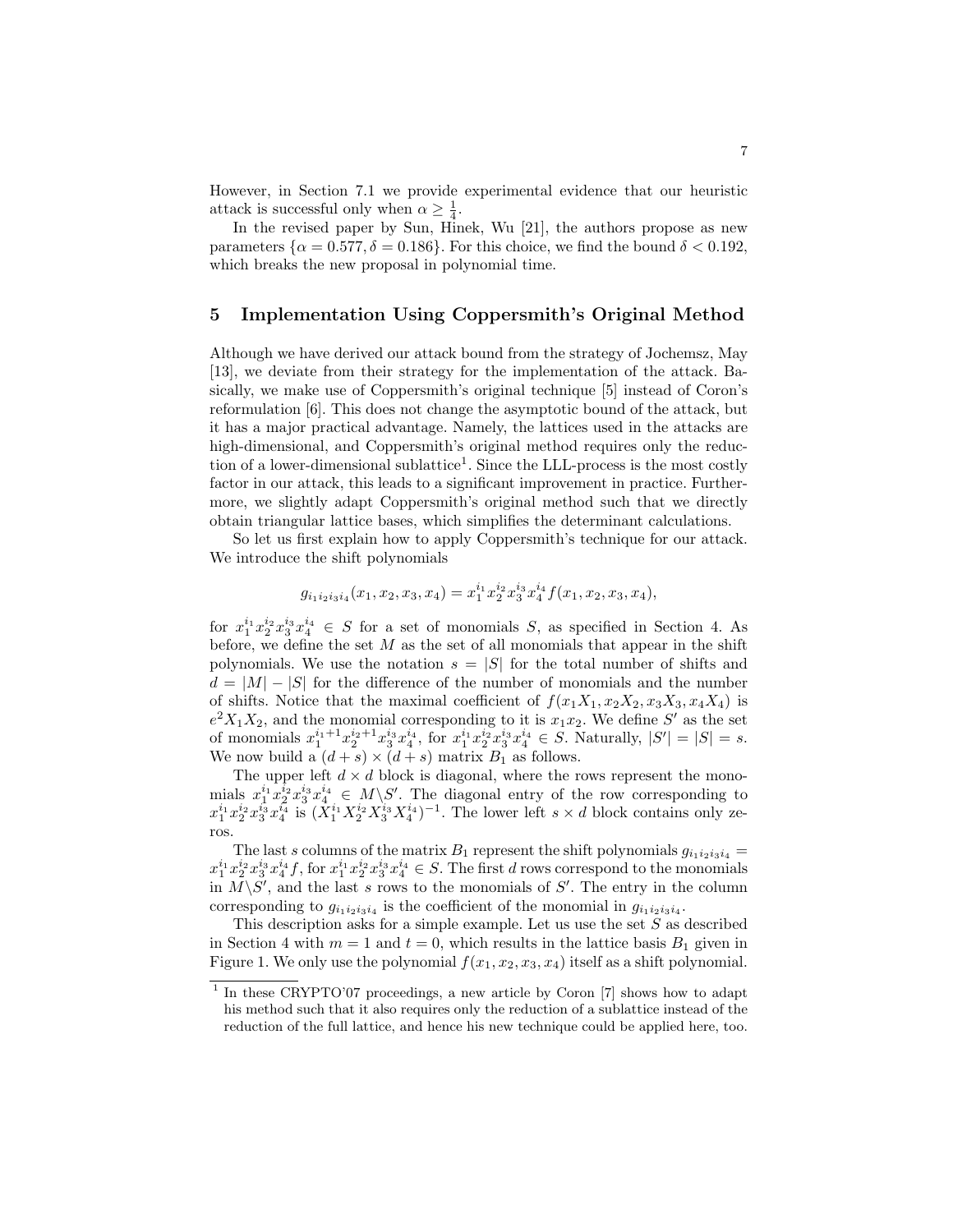Therefore,  $s = 1$  and we have  $d + s = 9$  monomials. The rows represent the monomials  $1, x_1, x_2, x_3, x_4, x_3x_4, x_2x_3, x_1x_4, x_1x_2$  and the last column corresponds to the coefficients of these monomials in  $f$ .

|   | $\frac{1}{X_1}$ |                 |                  |                 |                     |          |   |            |
|---|-----------------|-----------------|------------------|-----------------|---------------------|----------|---|------------|
|   |                 | $\frac{1}{X_2}$ | 0                |                 |                     |          |   |            |
|   |                 | 0               | $\frac{1}{X_3}$  | 0               |                     |          |   |            |
| 0 |                 |                 | $\boldsymbol{0}$ | $\frac{1}{X_4}$ |                     |          |   |            |
| U |                 |                 |                  | 0               | $\frac{1}{X_3 X_4}$ |          | 0 |            |
| O |                 |                 |                  |                 | 0                   | $X_2X_3$ |   | $\epsilon$ |
|   |                 | 0               | 0                | 0               |                     |          |   | $\epsilon$ |
|   |                 |                 |                  |                 |                     |          |   |            |

**Figure1.** Matrix  $B_1$  for the case  $m = 1$ ,  $t = 0$ 

In general, the determinant of the matrix  $B_1$  is

$$
\det(B_1) = \left(\prod_{x_1^{i_1} x_2^{i_2} x_3^{i_3} x_4^{i_4} \in M \backslash S'} \prod_{x_1^{i_1} x_2^{i_2} x_3^{i_3} x_4^{i_4} \in M \backslash S'} (e^2)^s.
$$

Let

$$
\mathbf{v}(x_1, x_2, x_3, x_4) = (1, x_1, x_2, x_3, x_4, x_3x_4, x_2x_3, x_1x_4, x_1x_2).
$$

Note that in our example,

$$
\mathbf{v}(x_1, x_2, x_3, x_4) \cdot B_1 := (1, \frac{x_1}{X_1}, \frac{x_2}{X_2}, \frac{x_3}{X_3}, \frac{x_4}{X_4}, \frac{x_3 x_4}{X_3 X_4}, \frac{x_2 x_3}{X_2 X_3}, \frac{x_1 x_4}{X_1 X_4}, f(x_1, x_2, x_3, x_4)).
$$

So,

$$
\|\mathbf{v}(d_p, d_q, k, l) \cdot B_1\| = \|(1, \frac{d_p}{X_1}, \frac{d_q}{X_2}, \frac{k}{X_3}, \frac{l}{X_4}, \frac{kl}{X_3 X_4}, \frac{d_q k}{X_2 X_3}, \frac{d_p l}{X_1 X_4}, 0)\| \leq \sqrt{d}.
$$

Since the  $X_i$  upper bound the root, there is always such a vector **v** which, if one substitutes the unknowns  $\{d_p, d_q, k, l\}$  for the variables  $\{x_1, x_2, x_3, x_4\}$ , becomes substitutes the unknowns  $\{a_p, a_q, \kappa, \iota\}$  for the variables  $\{x_1, x_2, x_3, x_4\}$ , becomes<br>a vector with Euclidean norm smaller than  $\sqrt{d}$  after multiplication with the matrix  $B_1$ .

Let us perform a unimodular transformation  $U_1$  on  $B_1$  to create a matrix  $B_2$ such that

$$
B_2 = U_1 \cdot B_1 = \left(\frac{A_{d \times d} |0_{d \times s}}{A'_{s \times d} |I_{s \times s}}\right).
$$

Now if the rows of  $B_1$  form a basis of a lattice L, then the rows of  $B_2$  form a basis of the same lattice. Moreover, the rows of

$$
B_3 = \left(\left.A_{d \times d} \; \middle| \; 0_{d \times s}\right)\right)
$$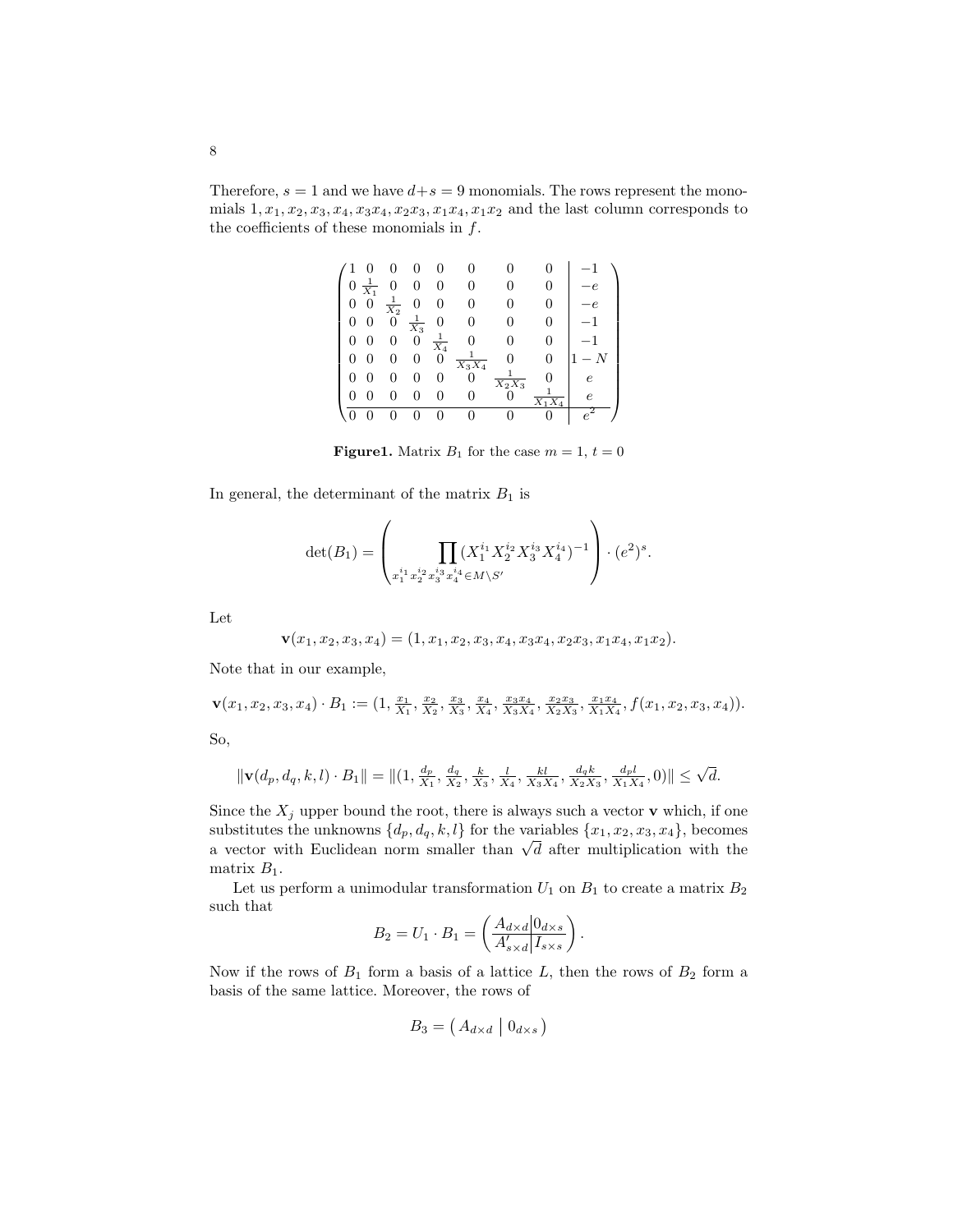are a basis of the sublattice  $L_0$  of L which has zeros in the last s entries. Notice that  $\det(L_0) = \det(L)$ . Clearly,  $\mathbf{v}(d_p, d_q, k, l) \cdot B_1$  is in the lattice  $L_0$  spanned by the rows of  $B_3$ .

Since

$$
\mathbf{v}(d_p, d_q, k, l) \cdot B_1 = \mathbf{v}(d_p, d_q, k, l) U_1^{-1} B_2,
$$

this means that the last s entries of  $\mathbf{v}(d_p, d_q, k, l)U_1^{-1}$  must be zero. We use the notation  $\lfloor \mathbf{v} \rfloor_{\text{sh}}$  for the vector **v** with its length 'shortened' to its first d entries. Then,

$$
\left\lfloor \mathbf{v}(d_p, d_q, k, l) \cdot B_1 \right\rfloor_{\text{Sh}} = \left\lfloor \mathbf{v}(d_p, d_q, k, l) U_1^{-1} B_2 \right\rfloor_{\text{Sh}} = \left\lfloor \mathbf{v}(d_p, d_q, k, l) U_1^{-1} \right\rfloor_{\text{Sh}} A.
$$

Next, we reduce A using lattice basis reduction to a basis  $B = U_2A$ . It follows that

$$
\lfloor \mathbf{v}(d_p, d_q, k, l) \cdot B_1 \rfloor_{\text{Sh}} = \lfloor \mathbf{v}(d_p, d_q, k, l) U_1^{-1} \rfloor_{\text{Sh}} U_2^{-1} B.
$$

We use the notation  $\mathbf{v}'(d_p, d_q, k, l)$  for the vector  $\lfloor \mathbf{v}(d_p, d_q, k, l)U_1^{-1} \rfloor_{\text{sh}} U_2^{-1}$ , and  $B^*$  (with row vectors  $\mathbf{b}_i^*$ ) for the basis after applying Gram-Schmidt orthogonalization to  $B$ . Now we can make three observations. Firstly, the vector  $\mathbf{v}'$  is integral. This is because both matrices  $U_1$  and  $U_2$  have integer entries. Secondly,  $\|\mathbf{v}(d_p, d_q, k, l) \cdot B_1\| < \sqrt{d}$ . Thirdly, it is known [15] that the Gram-Schmidt orthogonalization of the LLL-reduced basis satisfies

$$
\|\mathbf{b}_d^*\| \ge 2^{\frac{-(d-1)}{4}} \det(L)^{\frac{1}{d}}.
$$

So, if we combine these three facts, we obtain that

$$
\sqrt{d} \geq \|\mathbf{v}(d_p, d_q, k, l) \cdot B_1\| = \|\mathbf{v}(d_p, d_q, k, l) \cdot B_1\|_{\text{Sh}} \| = \|\mathbf{v}'(d_p, d_q, k, l)B\|
$$
  

$$
\geq \|\mathbf{v}'(d_p, d_q, k, l)_d \| \cdot \|\mathbf{b}_d^*\| \geq \|\mathbf{v}'(d_p, d_q, k, l)_d \| \cdot 2^{\frac{-(d-1)}{4}} \det(L)^{\frac{1}{d}}.
$$

Since the terms  $2^{-\frac{(d-1)}{4}}$  and  $\sqrt{d}$  do not depend on N, we let them contribute to an error term  $\epsilon$ . Thus, whenever

$$
\det(L)^{\frac{1}{d}} > 1,
$$

we must have  $|\mathbf{v}'(d_p, d_q, k, l)_d| = 0.$ 

Hence, the polynomial  $f_0(x_1, x_2, x_3, x_4)$  corresponding to the coefficient vector  $\mathbf{v}'(x_1, x_2, x_3, x_4)_d$  contains the root  $(d_p, d_q, k, l)$  over the integers.

In Appendix A, we show that the bound  $\det(L)^{\frac{1}{d}} > 1$  is equivalent to the bound (1) that was given in Section 2. Moreover, we use a result from Jutla [14] to show that the vectors  $\mathbf{v}'(x_1, x_2, x_3, x_4)_{d-\ell}, \ell \geq 2$ , yield a list of at least three polynomials  $f_0, \ldots, f_\ell$  having the same root  $(d_p, d_q, k, l)$ . In the next section, we show how to retrieve this root from the polynomials  $f, f_0, \ldots, f_\ell$ .

The running time of our algorithm is dominated by the time to LLL-reduce the lattice basis  $A$ . Taking the algorithm of Nguyen, Stehlé  $[17]$  this can be achieved in  $\mathcal{O}(d^5(d + \log A_m) \log A_m)$ , where  $\log A_m$  is the maximal bitsize of an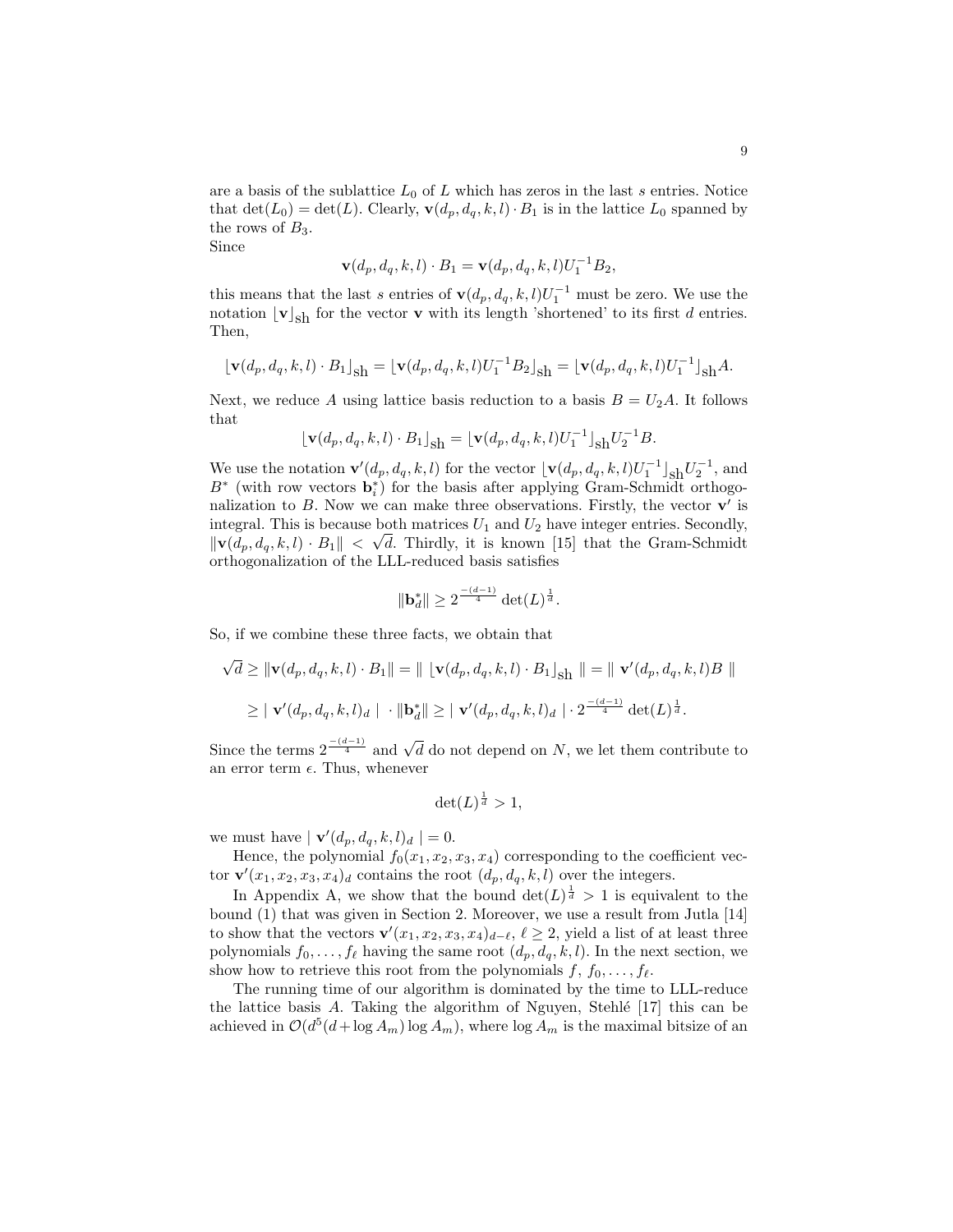entry in A. Our lattice dimension d depends on  $\epsilon^{-1}$  only, whereas the bitsize of the entries is bounded by a polynomial in  $log N$ . Therefore, the construction of  $f_0, \ldots, f_\ell$  can be done in time polynomial in log N.

Moreover,  $f_0, \ldots, f_\ell$  have a fixed degree that only depends on  $\epsilon^{-1}$  and coefficients with bitsize polynomial in  $log N$ . This will be important for the analysis in the following section.

## 6 Extracting the Common Root

Assume that we want to retrieve a common root from four polynomials  $f, f_0$ ,  $f_1, f_2$ . Usually, one uses resultants to eliminate variables one by one until one obtains a univariate polynomial  $w_0(x_1)$  that has  $x_1^{(0)}$  as a root:

$$
r_0(x_1, x_2, x_3) = \text{Res}_{x_4}(f, f_0)
$$
  
\n
$$
s_0(x_1, x_2) = \text{Res}_{x_3}(r_0, r_1)
$$
  
\n
$$
r_1(x_1, x_2, x_3) = \text{Res}_{x_4}(f, f_1)
$$
  
\n
$$
s_1(x_1, x_2) = \text{Res}_{x_3}(r_1, r_2)
$$
  
\n
$$
r_2(x_1, x_2, x_3) = \text{Res}_{x_4}(f, f_2)
$$
  
\n
$$
r_3(x_1, x_2) = \text{Res}_{x_3}(r_1, r_2)
$$

However, this method only works if the polynomials are algebraically independent. One cannot easily use more than three candidates  $f_j$ , besides repeating the scheme for different combinations. Moreover, the last resultant computation can take a significant amount of time and memory, since the degrees of the resultant polynomials grow fast. We use Gröbner Bases instead of resultant methods to extract the root. For a detailed introduction to Gröbner Bases, we refer to  $[8]$ .

Suppose we have a set of polynomials  $\{f, f_0, \ldots, f_\ell\}$  that have the small root  $(x_1^{(0)}, \ldots, x_n^{(0)})$  in common. Then a Gröbner Basis  $G := \{g_1, \ldots, g_t\}$  is a set of polynomials that preserves the set of common roots of  $\{f, f_0, \ldots, f_\ell\}$ . In other words, the variety of the ideal I generated by  $\{g_1, \ldots, g_t\}$  is the same as the variety of the ideal generated by  $\{f, f_0, \ldots, f_l\}$ . The advantage of having a Gröbner Basis is that the  $g_i$  can be computed with respect to some ordering that eliminates the variables. Having such an elimination ordering, it is easy to extract the desired root.

In our experiments in Section 7 we usually found much more polynomials  $f_0, \ldots, f_\ell$  than the required amount of  $\ell = 2$ . Therefore, we have two advantages of Gröbner Bases in comparison with resultants. First, in contrast to resultants the computation time of a Gröbner Basis usually benefits from more overdefined systems which lowers the time for extracting the root. Second, we do not have to search over all subsets of three polynomials until we find an algebraically independent one. Instead, we simply put all the polynomials in our Gröbner Basis computation. The elimination of variables can only fail if the variety  $V(I)$  defined by the ideal I which is generated by  $\{f, f_0, \ldots, f_{\ell}\}\$  is not zero-dimensional. Therefore, we make the following heuristic assumption for our attack.

**Assumption 1:** The variety  $V(I)$  of the ideal I generated by the polynomials in the construction of Section 5 is zero-dimensional.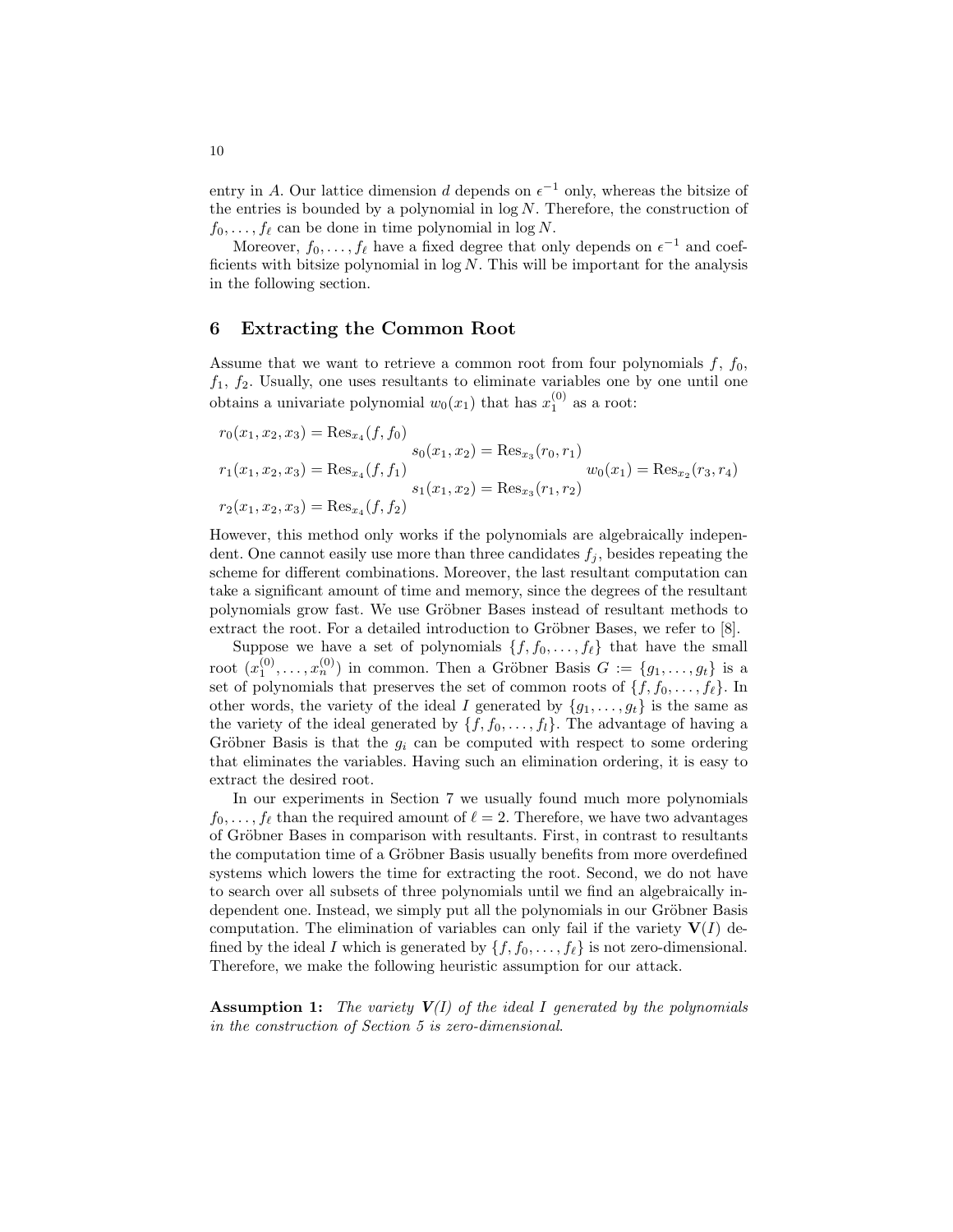Under Assumption 1, the secret root  $(d_p, d_q, k, l)$  can be derived in polynomial time, since we run a Gröbner Basis computation on polynomials of a fixed degree.

Recently, Bauer and Joux [1] made some important progress considering the heuristic involved in Coppersmith methods. Their result, for roots of trivariate polynomials, can in theory be extended to more variables. In this way, one could investigate if Assumption 1 can be replaced by a weaker assumption. In this paper, we made no efforts in this direction. Instead we verified the validity of Assumption 1 by experiments.

#### 7 Experiments

In order to test the attack described in this paper for varying bitsizes of  $e$ and  $d_p, d_q$  we designed a key generation process similar to the one proposed by Galbraith, Heneghan, and McKee [10].

**INPUT:** Bitsizes n of N, an of e,  $\delta n$  of  $d_n, d_q$ 

- (1) Choose  $d_p, d_q$  of bitsize  $\delta n$ .
- (2) Choose  $\hat{k}, l$  of bitsize  $(\alpha + \delta \frac{1}{2})n$  such that  $gcd(d_p, k) = gcd(d_q, l)$  $gcd(k, l) = 1.$
- (3) Compute e using Chinese Remaindering such that

$$
\begin{vmatrix} e = d_p^{-1} \mod k \\ e = d_q^{-1} \mod l \end{vmatrix}
$$

.

- (4) Compute  $e := e + c \cdot kl$  for some c of bitsize  $(1 \alpha 2\delta)n$ .
- (5) Compute  $p = \frac{ed_p 1}{k} 1$  and  $q = \frac{ed_q 1}{l} 1$ . If either p or q is composite, repeat the whole algorithm.

**OUTPUT:** CRT-RSA-instance  $(e, N, d_p, d_q, p, q)$ 

Notice that this key generation algorithm works as long as  $\alpha + 2\delta \leq 1$ . Namely, in Step 3 we compute a public key e of bitsize  $(2\alpha + 2\delta - 1)n$ , which is extended in Step 4 to bitsize  $\alpha n$ . Therefore, we require that  $\alpha \geq 2\alpha + 2\delta - 1$ .

The above key generation is a slight variation of the GHM algorithm. In [10], the authors choose e, k, l first and afterwards compute  $d_p$ ,  $d_q$  as inverses of e mod k, l, respectively. Then analogously to Step 4 above, they fill up  $d_q, d_q$  to the desired bitsize. Thus, their key generation requires that the sizes of  $d_p, d_q$ are at least the sizes of  $k, l$ . However, this condition is not fulfilled by a large portion of the RSA instances that we can attack. If the conditions of both key generations are fulfilled, one should however prefer the GHM method. It is more efficient, since one can generate  $p$  and  $q$  separately.

In the following experiments, we applied our key generation algorithm for varying sizes of e and  $d_p$ ,  $d_q$ . The LLL reduction was carried out using a Cimplementation of the provable  $L^2$  reduction algorithm due to Nguyen and Stehlé [17]. The timings were performed on a 1GHz PC running Cygwin.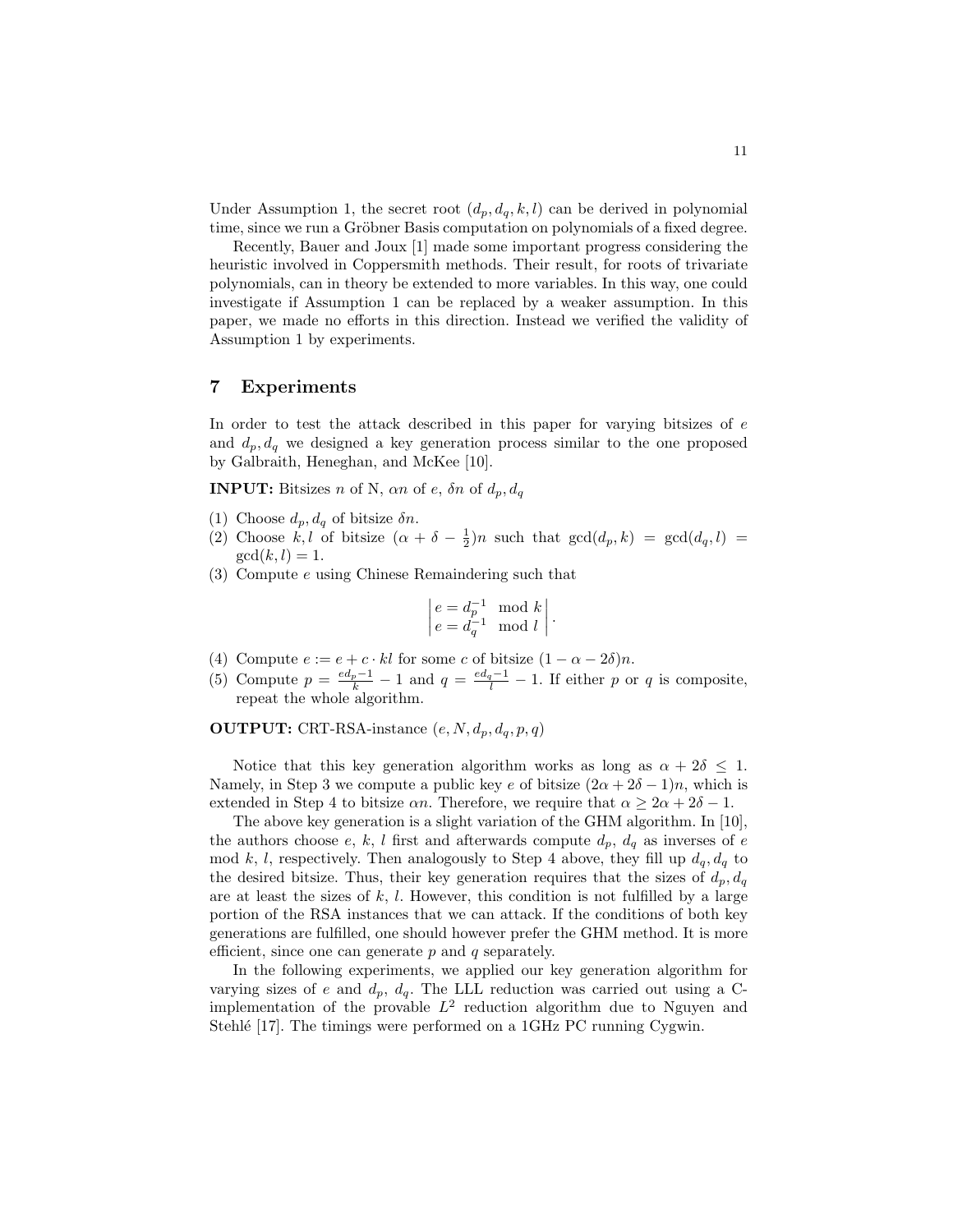#### 7.1 Experiments for Small e

All experiments in this section were done for 1000-bit  $N$ . For every fixed  $e$ , we looked for the maximal bitsize for  $d_p, d_q$  that gave us enough small vectors for recovering the secrets. In our experiments, we fixed the attack parameter  $m = 2$ and tried different values of t.

In the table below, the third column provides the bound of Bleichenbacher-May which can be achieved using a 3-dimensional lattice. The fourth column provides the bound for an attack of Galbraith, Heneghan, and McKee [10], which is closely related to the attack described in this paper (see Appendix B for details on this GHM-attack). The  $\delta$ -column gives the theoretical upper bound for the chosen parameters  $m, t$  and  $e$ . The 'asymp'-column gives the asymptotic bound which is reached when the lattice dimension goes to infinity.

| $e^{-}$           | $d_p, d_q$                          | BM[2]          | GHM[10]                 | δ        | asymp | lattice parameters                               | LLL   |
|-------------------|-------------------------------------|----------------|-------------------------|----------|-------|--------------------------------------------------|-------|
|                   | 250 bit 332 bit 0.250               |                | 0.333                   | 0.227    | 0.287 | $ m = 2, t = 0, \text{dim} = 27$                 | 2 sec |
|                   | 300 bit 299 bit 0.250               |                | 0.300                   | 0.209    | 0.271 | $ m=2,t=0, \text{dim}=27$                        | 2 sec |
|                   | 400 bit 239 bit $0.240$             |                | 0.233                   | 0.173    | 0.243 | $ m = 2, t = 0, \text{dim} = 27$                 | 2 sec |
|                   | 500 bit 199 bit 0.200               |                | 0.167                   | 0.136    | 0.214 | $ m = 2, t = 0, \text{dim} = 27$                 | 2 sec |
|                   | 577 bit 168 bit 0.169               |                | 0.115                   | 0.108    | 0.192 | $ m=2,t=0,\dim=27$                               | 2 sec |
|                   | $700 \text{ bit}$   119 bit   0.120 |                | 0.033                   | 0.064    | 0.157 | $ m = 2, t = 0, \text{dim} = 27$                 | 2 sec |
| $800$ bit         | 79 bit  0.080                       |                | $-0.033$                | 0.027    | 0.128 | $ m = 2, t = 0, \text{dim} = 27 $                | 2 sec |
| $900 \text{ bit}$ |                                     | 38 bit $0.040$ | $-0.100$                | $-0.009$ | 0.100 | $ m=2,t=0,\dim=27 2 \text{ sec} $                |       |
| $900$ bit         |                                     |                | 40 bit $0.040$ $-0.100$ | 0.013    | 0.100 | $ m = 2, t = 1, \text{dim} = 56 93 \text{ sec} $ |       |
| 925 bit           |                                     |                | 29 bit $0.030$ $-0.117$ | $-0.018$ | 0.093 | $ m = 2, t = 0, \text{dim} = 27 2 \text{ sec}$   |       |
| 925 bit           |                                     |                | 31 bit $0.030$ $-0.117$ | 0.006    | 0.093 | $ m = 2, t = 1, \text{dim} = 56 87 \text{ sec} $ |       |
| $950$ bit         |                                     |                | 19 bit $0.020$ $-0.133$ | $-0.027$ | 0.087 | $ m = 2, t = 0, \text{dim} = 27 2 \text{ sec}$   |       |
| 950 bit           |                                     |                | 23 bit $0.020$ $-0.133$ | $-0.001$ | 0.087 | $ m = 2, t = 1, \text{dim} = 56 80 \text{ sec} $ |       |

In all the above experiments, we were able to recover the factorization of  $N$ . Experimentally, we see that our attack is much better than theoretically predicted. The reason is that for these RSA parameter settings, the shortest vectors are linear combinations of certain subsets of the lattice basis. I.e., the shortest vectors belong to some sublattice and the determinant calculation of the full lattice in Section 4 does not accurately capture the optimal choice of basis vectors. However, to identify the optimal sublattice structure for every fixed size  $e$  seems to be a difficult task.

Let us first comment on the results for 250-bit and 300-bit e. As can be seen in Appendix B, there exists an attack by Galbraith, Heneghan, and McKee [10] that is closely related to our new attack. Basically, they use a Coppersmith method for finding modular roots, to find the small root  $(k, l)$  of a polynomial  $f_e$  modulo e. The polynomial  $f_e$  is exactly our polynomial f taken modulo e. Since for  $\alpha = 0.25, \alpha = 0.3$ , the bound of the GHM-attack is superior to our new attack bound, the GHM-attack should be used for these cases instead of the new attack. However, if one uses the new attack, the lattice reduction algorithm chooses certain sublattices that still lead to the GHM-bound. This explains for these small values of  $\alpha$ , why the experimental results are better than expected.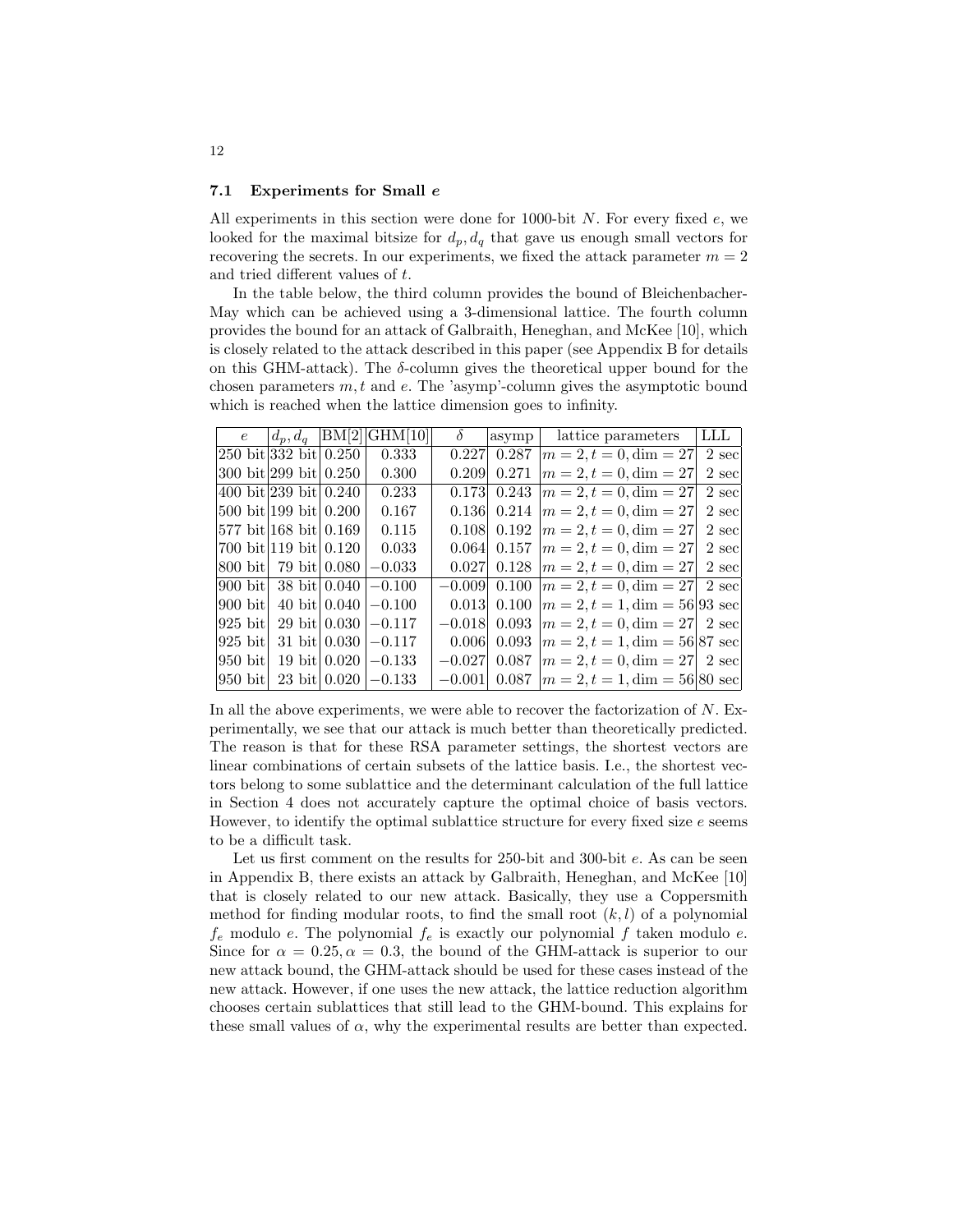These were the only instances that we discovered, where Assumption 1 failed. Since the reduced basis vectors corresponded to the underlying structure of the GHM-attack, we were not able to eliminate three variables. However, we always found a polynomial of the form  $(k+l-1)x_3x_4 - kl(x_3+x_4-1)$  in the Gröbner Basis, which directly yields  $k$  and  $l$ . The knowledge of  $k$  is sufficient to factor  $N$ in polynomial time, provided that e is large enough: Notice that

$$
p = 1 - k^{-1} \mod e.
$$

From a theorem of Coppersmith for factoring with high bits known [5], it follows that we can find p in polynomial time whenever  $e \geq N^{\frac{1}{4}}$ , which is satisfied in our experiments. We also made attacks for the case  $e < N^{\frac{1}{4}}$ , where we still got the secrets  $k, l$ . However, this information seems to be not sufficient for factoring N efficiently. This is consistent with the GHM-attack, where Galbraith, Heneghan, and McKee state that the attack only succeeds if the factorization of N can be extracted in polynomial time from the knowledge of the exposed  $k, l$ .

For  $\alpha > 2/5$ , i.e. e of bitsize at least 400, Assumption 1 was always valid. In all experiments, the Gröbner Basis of all polynomials yields the secret parameters  $(d_p, d_q, k, l)$  and therefore the factorization of N. The roots were found by using the F4 Gröbner Basis algorithm implemented in Magma V2.11-14. We would like to note that, when we did not include all candidates  $f_0, \ldots, f_\ell$  but used only a few, it sometimes happened that we could eliminate two variables only. In that case, we were still able to retrieve the secrets, since the Gröbner Basis, where  $x_2$  and  $x_4$  were eliminated, then contained a polynomial with the terms  $(d_p + (k-1)x_1 - d_p x_3)$  and  $(d_q + (l-1)x_1 - d_q x_3)$  in its factorization.

For e of bitsizes 400 up to 800, we actually rediscovered the bound  $\frac{2}{5}(1-\alpha)$  by Bleichenbacher, May experimentally. Again the lattice reduction algorithm chose certain sublattices which in this case lead to the BM-bound. Even a moderate increasement of the lattice dimension did not give us any improvement in this range of e. Although our asymptotical bound always beats the BM-bound, we are not able to see this effect for small e, since going beyond the BM-bound requires high-dimensional lattice bases.

For e larger than 900 bits we can for the first time see the effect of increasing the lattice dimension and we are able to go slightly beyond the BM-bound. This effect intensifies for full size e, where the BM-bound does not give any results at all.

#### 7.2 Experiments for Full Size e

Here we describe the experiments for RSA with a standard key generation for small CRT-exponents, which usually yields full size e. Namely, the parameters  $d_p, d_q$  are chosen for a fixed bitsize and e is the unique integer modulo  $\phi(N)$ which is the inverse of  $d_p, d_q$  modulo  $p-1$  and  $q-1$ , respectively.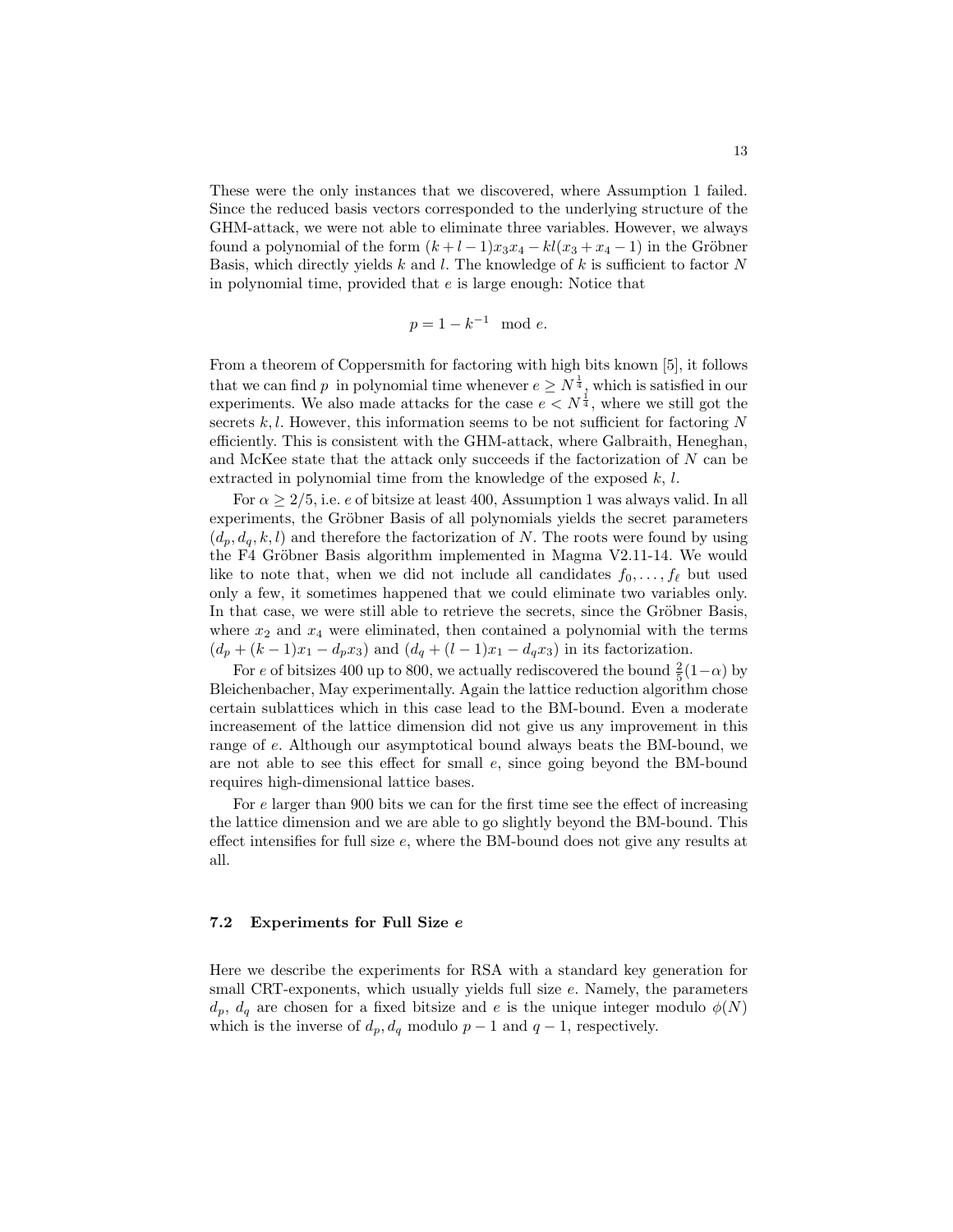| $N_{-}$     | $d_p, d_q$ | $\delta$ | attice parameters                                                              | LLL-time            |
|-------------|------------|----------|--------------------------------------------------------------------------------|---------------------|
| $1000$ bit  |            |          | 10 bit $\left  -0.015 \right  m = 2, t = 1, \text{dim} = 56$                   | $61 \text{ sec}$    |
| $1000$ bit  |            |          | 13 bit $\vert -0.002 \vert m = 2, t = 2$ , dim = 95                            | $1129$ sec          |
| $1000$ bit  |            |          | 15 bit $0.002 \mid m = 3, t = 1, \text{dim} = 115$                             | 13787 sec           |
| $2000$ bit  |            |          | 20 bit $-0.015 \mid m = 2, t = 1, \text{dim} = 56$                             | $255 \text{ sec}$   |
| $2000$ bit  |            |          | 22 bit $-0.002 \mid m = 2, t = 2, \text{dim} = 95$                             | $1432 \text{ sec}$  |
| $2000$ bit  |            |          | 32 bit $\begin{array}{c c} 0.002 & m = 3, t = 1, \text{dim} = 115 \end{array}$ | 36652 sec           |
| $5000$ bit  |            |          | $\overline{52 \text{ bit}}$ -0.015   $m = 2, t = 1$ , dim = 56                 | $1510 \text{ sec}$  |
| $5000$ bit  |            |          | 70 bit $-0.002 \mid m = 2, t = 2, \text{dim} = 95$                             | $18032 \text{ sec}$ |
| [10000 bit] |            |          | 105 bit $-0.015 \mid m = 2, t = 1, \text{dim} = 56$                            | $3826 \text{ sec}$  |
| 10000 bit   |            |          | 140 bit $-0.002 \mid m = 2, t = 2$ , dim = 95                                  | 57606 sec           |

Every experiment gave us sufficiently many polynomials with the desired roots over the integers, such that we could recover the factorization. The Gröbner computation never took more than 100 seconds and consumed a maximum of 300 MB.

Notice that for 10000-bit N, we can recover  $d_p, d_q$  of bitsize 140, which would not be possible by a square-root attack.

As in the experiments before, the δ-bound is very inaccurate. For lattice dimensions 56 and 95, we should not obtain any results at all, while experimentally we succeeded for d with bitsizes roughly a 0.010-fraction respectively a  $0.013$ fraction of N. On the other hand, our asymptotical bound states that we could in theory go up to a 0.073-fraction. Unfortunately, we are a tad bit away from the theoretical bound, since currently the best LLL-reductions only allow to reduce lattice bases of moderate size, when the base matrices have large entries. Let us give a numerical example. Theoretically, for  $m = 10$  we find an optimal value of  $t = 6$  which yields a bound of 0.063. However, this parameter choice results in a lattice dimension of 4200 which is clearly out of practical reach.

Our result guarantees that one can find the factorization of  $N$  for a sufficiently large – but fixed – lattice dimension for CRT-exponents  $d_p, d_q$  up to a 0.073-fraction. Moreover, it does not rule out that one can go beyond this bound. Even with our approach, the experimental results seem to indicate that an analysis of sublattice structures could lead to a better theoretical bound. We hope that these open problems stimulate further research in the exciting areas of lattice-based cryptanalysis and fast practical lattice reduction algorithms.

#### Acknowledgements:

We thank Antoine Joux and Ralph-Philipp Weinmann for discussions about Gröbner Bases, Maike Ritzenhofen for doing the Gröbner Basis computations in Magma, and Benne de Weger for his helpful comments.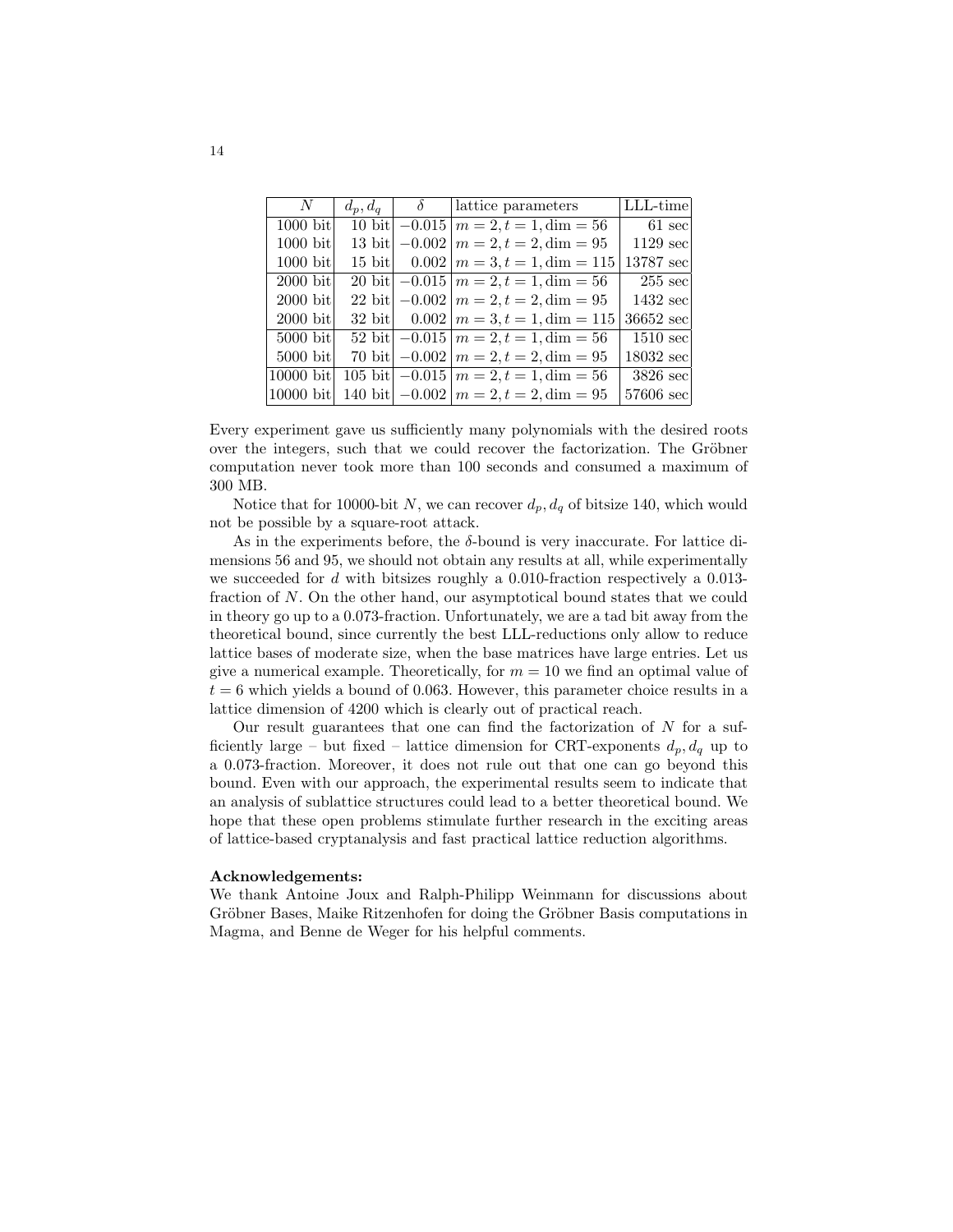## References

- 1. A. Bauer, A. Joux, "Toward a Rigorous Variation of Coppersmith's Algorithm on Three Variables", Proceedings of Eurocrypt'07, LNCS 4515 [2007], pp. 361– 378.
- 2. D. Bleichenbacher, A. May, "New Attacks on RSA with Small Secret CRT-Exponents", Proceedings of PKC 2006, LNCS 3958 [2006], pp. 1–13.
- 3. D. Boneh, "Twenty Years of Attacks on the RSA Cryptosystem", Notices of the American Mathematical Society 46 [1999], pp. 203-213.
- 4. D. Boneh, G. Durfee, "Cryptanalysis of RSA with Private Key d Less Than  $N^{0.292}$  ", IEEE Transactions on Information Theory 46 [2000], 1339-1349.
- 5. D. Coppersmith, "Small Solutions to Polynomial Equations, and Low Exponent RSA Vulnerabilities", Journal of Cryptology 10 [1997], pp. 233–260.
- 6. J.-S. Coron, "Finding Small Roots of Bivariate Integer Equations Revisited", Proceedings of Eurocrypt'04, LNCS 3027 [2004], pp. 492–505.
- 7. J.-S. Coron, "Finding Small Roots of Bivariate Integer Polynomial Equations: a Direct Approach", in these proceedings (Crypto'07).
- 8. D. Cox, J. Little, D. O'Shea, "Ideals, Varieties, and Algorithms", Second Edition, Springer-Verlag [1998].
- 9. ECRYPT Hardness of the Main Computational Problems Used in Cryptography, IST-2002-507932, available at http://www.ecrypt.eu.org/documents/ D.AZTEC.4-1.1.pdf
- 10. S. Galbraith, C. Heneghan, J. McKee, "Tunable Balancing of RSA", Proceedings of ACISP 2005, LNCS 3574 [2005], pp. 280-292.
- 11. S. Galbraith, C. Heneghan, J. McKee, "Tunable Balancing of RSA", full version of [10], http://www.isg.rhul.ac.uk/∼sdg/full-tunable-rsa.pdf.
- 12. N. Howgrave-Graham, "Finding Small Roots of Univariate Modular Equations Revisited", Cryptography and Coding, LNCS 1355 [1997], pp. 131–142.
- 13. E. Jochemsz, A. May, "A Strategy for Finding Roots of Multivariate Polynomials with New Applications in Attacking RSA Variants", Proceedings of Asiacrypt'06, LNCS 4284 [2006], pp. 267–282.
- 14. C.S. Jutla, "On Finding Small Solutions of Modular Multivariate Polynomial Equations", Proceedings of Eurocrypt'98, LNCS 1403 [1998], pp. 158–170.
- 15. A. Lenstra, H. Lenstra, Jr., L. Lov´asz, "Factoring Polynomials with Rational Coefficients", Mathematische Ann. 261 [1982], pp. 513–534.
- 16. A. May, "Cryptanalysis of Unbalanced RSA with Small CRT-Exponent", Proceedings of Crypto'02, LNCS 2442 [2002], pp. 242–256.
- 17. P. Nguyen, D. Stehlé, "Floating-Point LLL Revisited", Proceedings of Eurocrypt'06, LNCS 3494 [2006], pp. 215–233.
- 18. J.J. Quisquater, C. Couvreur, "Fast decipherment algorithm for RSA publickey cryptosystems" Electronic Letters 18 [1982], pp.905-907.
- 19. STORK Strategic Roadmap for Crypto, IST-2002-38273, available at http://www.stork.eu.org/documents/RUB-D6-2 1.pdf
- 20. H.-M. Sun, M.-E. Wu, "An Approach Towards RSA-CRT with Short Public Exponent", IACR eprint, http://eprint.iacr.org/2005/053
- 21. H.-M. Sun, M.J. Hinek, M.-E. Wu, "On the Design of Rebalanced RSA-CRT", revised version of [20], http://www.cacr.math.uwaterloo.ca/ techreports/2005/cacr2005-35.pdf
- 22. M. Wiener, "Cryptanalysis of Short RSA Secret Exponents", IEEE Transactions on Information Theory 36 [1990], pp. 553–558.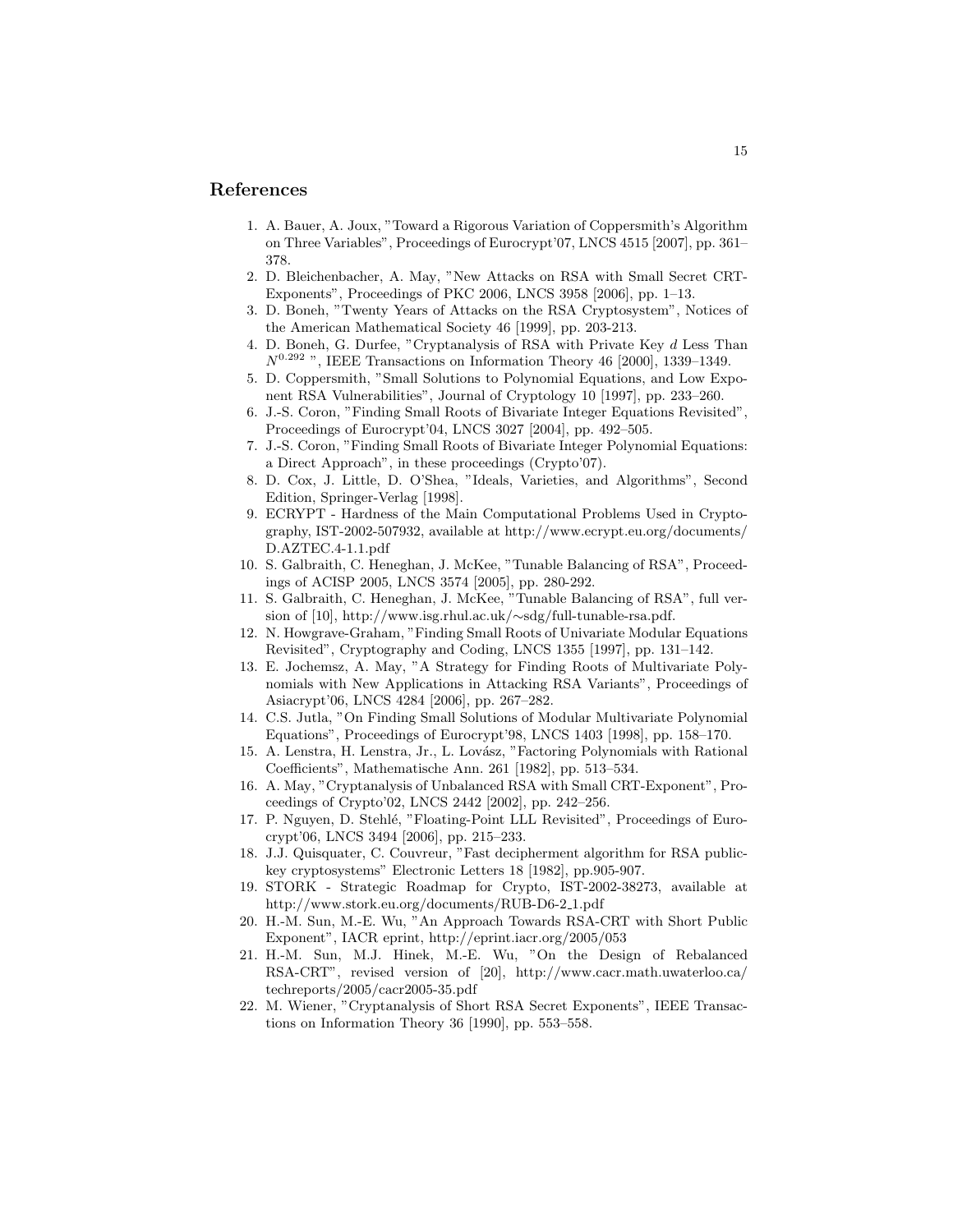### A Calculating the Bound and Finding More Polynomials

In this appendix, we show that the bound  $\det(L)^{\frac{1}{d}} > 1$  of the implementation of our attack using Coppersmith's original method (Section 5) is equivalent to the bound (1) corresponding to an implementation following Coron's method (as used in Section 2). Moreover, we use a result from Jutla [14] to show that the vectors  $\mathbf{v}'(x_1, x_2, x_3, x_4)_{d-\ell}, \ell \geq 2$ , yield a list of at least three polynomials  $f_0, \ldots, f_\ell$  having the same root  $(d_p, d_q, k, l)$ .

One can check that

$$
\det(L)^{\frac{1}{d}} = \det(B_1)^{\frac{1}{d}} = \left(\prod_{x_1^{i_1} x_2^{i_2} x_3^{i_3} x_4^{i_4} \in M \setminus S'} \left(X_1^{i_1} X_2^{i_2} X_3^{i_3} X_4^{i_4}\right)^{-1}\right)^{\frac{1}{d}} \cdot (e^2)^{\frac{s}{d}}.
$$

So the bound  $\det(L)^{\frac{1}{d}} > 1$  implies that

$$
\left(\prod_{x_1^{i_1}x_2^{i_2}x_3^{i_3}x_4^{i_4} \in M \setminus S'} \left(X_1^{i_1}X_2^{i_2}X_3^{i_3}X_4^{i_4}\right)\right) < (e^2)^s. \tag{2}
$$

Let us substitute  $e^2$  by  $\frac{W}{X_1X_2}$ . We observe that the difference between the monomials of  $M\backslash S'$  and  $M\backslash \widetilde{S}$  is s times the monomial  $x_1x_2$ . Multiplying both sides by  $(X_1X_2)^s$  yields

$$
X_1^{s_1} X_2^{s_2} X_3^{s_3} X_4^{s_4} < W^s, \text{ for } s_j = \sum_{x_1^{i_1} x_2^{i_2} x_3^{i_3} x_4^{i_4} \in M \setminus S} i_j \quad \text{and } s = \sum_{x_1^{i_1} x_2^{i_2} x_3^{i_3} x_4^{i_4} \in S} 1.
$$

Notice that this condition is equivalent to the condition (1) given in Section 2.

It follows that if this bound holds, then applying Coppersmith's method gives us a polynomial  $f_0(x_1, x_2, x_3, x_4)$  from the coefficient vector  $\mathbf{v}'(x_1, x_2, x_3, x_4)_d$ , such that  $f_0$  has the desired root  $(d_p, d_q, k, l)$  over the integers. But in order to extract the root, we have to construct at least two more polynomials which share the same root.

We will prove now that it is always possible to construct any constant number of polynomials with the same common root provided that condition (1) is satisfied, at the cost of a slightly larger error term  $\epsilon$  in the construction. Therefore, we use a theorem of Jutla [14], which gives us a lower bound for the length of any Gram-Schmidt vector in an LLL-reduced basis. Namely,

$$
\|\mathbf{b}_{i}^{*}\| \geq 2^{\frac{-(i-1)}{4}} \left(\frac{\det(L)}{b_{\max}^{m-i}}\right)^{\frac{1}{i}} \quad \text{ for } i = 1...d,
$$

where  $b_{\text{max}}$  is the maximal length of the Gram-Schmidt orthogonalization of the matrix A (the matrix before starting the LLL-reduction process). Following the analysis of [14], it can be checked that in our attack,  $b_{\text{max}} = e^2$ . Therefore,